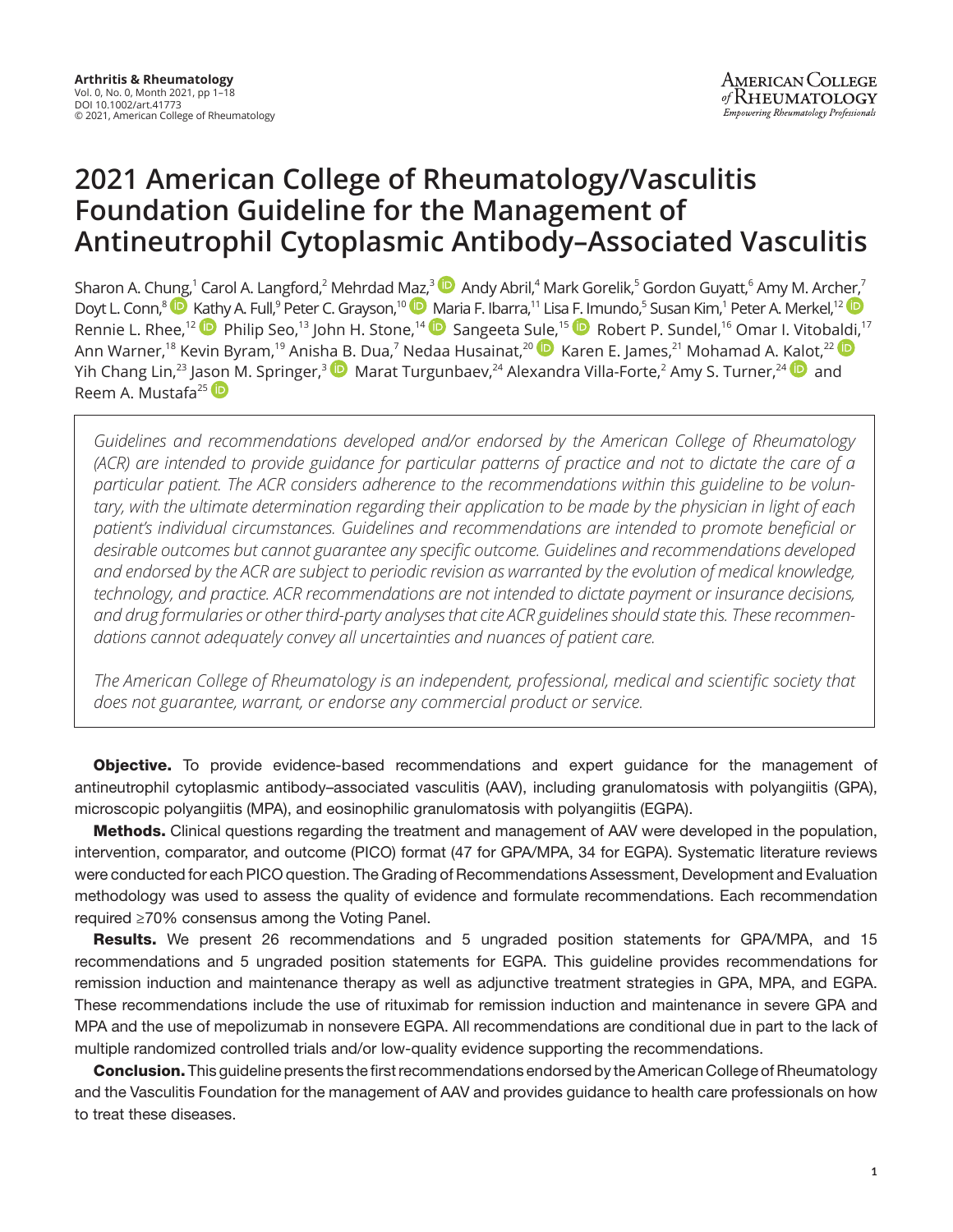#### **INTRODUCTION**

The antineutrophil cytoplasmic antibody (ANCA)–associated vasculitides (AAV) comprise granulomatosis with polyangiitis (GPA), microscopic polyangiitis (MPA), and eosinophilic granulomatosis with polyangiitis (EGPA). These diseases affect smalland medium-sized vessels and are characterized by multisystem organ involvement.

GPA is characterized histologically by necrotizing granulomatous inflammation in addition to vasculitis. Common clinical manifestations include destructive sinonasal lesions, pulmonary nodules, and pauci-immune glomerulonephritis. GPA is most commonly associated with cytoplasmic ANCA and antibodies to proteinase 3 (PR3). Among European populations, prevalence ranges from 24 to 157 cases per million, with the highest prevalence reported in Sweden and the UK (1).

MPA is characterized histologically by vasculitis without granulomatous inflammation. Common clinical manifestations include rapidly progressive pauci-immune glomerulonephritis and alveolar hemorrhage. MPA is most commonly associated with perinuclear ANCA and antibodies to myeloperoxidase. The prevalence of MPA ranges from 0 to 66 cases per million among European countries and 86 cases per million in Japan (1,2).

EGPA is characterized histologically by eosinophilic tissue infiltration in addition to vasculitis. Common clinical manifestations include asthma, peripheral eosinophilia, and peripheral neuropathy. Only 40% of patients produce detectable ANCA. The overall prevalence of EGPA in European populations has been estimated to range from 2 to 38 cases per million (1,3).

Prior to the use of alkylating agents, survival with these diseases was quite poor (e.g., median survival of patients with GPA was ~5 months) (4). Current treatment regimens have reversed this poor prognosis, but treatments are still associated with toxicity. Recent clinical trials have investigated the efficacy and toxicity of both biologic and nonbiologic immunosuppressive agents for the treatment of AAV. Observational studies have provided additional insight regarding management strategies for these diseases. Therefore, this guideline was developed to provide evidence-based recommendations for the treatment and management of GPA, MPA, and EGPA. Although this guideline may inform an international audience, these recommendations were developed considering the experience with and availability of treatment and diagnostic options in the US.

#### **METHODS**

This guideline followed the American College of Rheumatology (ACR) guideline development process ([https://www.rheum](https://www.rheumatology.org/Practice-Quality/Clinical-Support/Clinical-Practice-Guidelines) [atology.org/Practice-Quality/Clinical-Support/Clinical-Practice-](https://www.rheumatology.org/Practice-Quality/Clinical-Support/Clinical-Practice-Guidelines)[Guidelines](https://www.rheumatology.org/Practice-Quality/Clinical-Support/Clinical-Practice-Guidelines)) using the Grading of Recommendations Assessment, Development and Evaluation (GRADE) methodology to rate the quality of evidence and develop recommendations (5,6). ACR policy guided the management of conflicts of interest and disclosures [\(https://www.rheumatology.org/Practice-Quality/Clinical-Support/](https://www.rheumatology.org/Practice-Quality/Clinical-Support/Clinical-Practice-Guidelines/Vasculitis) [Clinical-Practice-Guidelines/Vasculitis\)](https://www.rheumatology.org/Practice-Quality/Clinical-Support/Clinical-Practice-Guidelines/Vasculitis). Supplementary Appendix 1 (available on the *Arthritis & Rheumatology* website at [http://](http://onlinelibrary.wiley.com/doi/10.1002/art.41773/abstract) [onlinelibrary.wiley.com/doi/10.1002/art.41773/abstract\)](http://onlinelibrary.wiley.com/doi/10.1002/art.41773/abstract) presents a detailed description of the methods. Briefly, the Literature Review team undertook systematic literature reviews for predetermined questions addressing specific clinical populations, interventions, comparators, and outcomes (PICO). An in-person Patient Panel

University of Kansas Medical Center, Kansas City, and McMaster University, Hamilton, Ontario, Canada.

Drs. Chung and Langford contributed equally to this work.

Dr. Langford has received consulting fees, speaking fees, and/or honoraria from Bristol Myers Squibb (less than \$10,000) and research grants from Bristol Myers Squibb, GlaxoSmithKline, and Genentech. Dr. Grayson has submitted a patent application for the diagnosis and treatment of vacuoles, E1 enzyme, x-linked, autoinflammatory, somatic (VEXAS) syndrome. Dr. Merkel has received consulting fees, speaking fees, and/or honoraria from AbbVie, Biogen, Bristol Myers Squibb, CSL Behring, Genentech/Roche, Sanofi-Genzyme, GlaxoSmithKline, Insmed, Janssen, Kiniksa, Kyverna, Pfizer, Sparrow, and Takeda (less than \$10,000 each) and from AstraZeneca, InflaRx, and ChemoCentryx (more than \$10,000 each), research support from AstraZeneca, Boehringer Ingelheim, Bristol Myers Squibb, Celgene, ChemoCentryx, Forbius, Genetech/Roche, Sanofi-Genzyme, GlaxoSmithKline, and InflaRx, and royalties from *UpToDate*. Dr. Stone has received consulting fees, speaking fees, and/or honoraria from Roche and Genentech (less than \$10,000 each). Dr. Sule holds a patent related to the development of the Glucocorticoid Toxicity Index. Dr. Sundel has received royalties from *UpToDate*. Dr. Dua has received consulting fees, speaking fees, and/or honoraria from ChemoCentryx and AbbVie (less than \$10,000 each). No other disclosures relevant to this article were reported.

Address correspondence to Sharon A. Chung, MD, MAS, 513 Parnassus Avenue, Medical Sciences S865, UCSF Box 0500, San Francisco, CA 94143. Email: [Sharon.Chung@ucsf.edu.](mailto:Sharon.Chung@ucsf.edu)

Submitted for publication September 25, 2020; accepted in revised form April 13, 2021.

The article is published simultaneously in *Arthritis Care & Research*. Supported by the American College of Rheumatology and the Vasculitis Foundation.

<sup>1</sup> Sharon A. Chung, MD, MAS, Susan Kim, MD: University of California, San Francisco; <sup>2</sup>Carol A. Langford, MD, Alexandra Villa-Forte, MD, MPH: Cleveland Clinic, Cleveland, Ohio; <sup>3</sup>Mehrdad Maz, MD, Jason M. Springer, MD, MS: University of Kansas Medical Center, Kansas City; <sup>4</sup>Andy Abril, MD: Mayo Clinic, Jacksonville, Florida; 5Mark Gorelik, MD, Lisa F. Imundo, MD: Columbia University, New York, New York; <sup>6</sup>Gordon Guyatt, MD, MSc, FRCP, OC: McMaster University, Hamilton, Ontario, Canada; 7Amy M. Archer, MD, PhD, Anisha B. Dua, MD, MPH: Northwestern University, Chicago, Illinois; <sup>8</sup>Doyt L. Conn, MD: Emory University, Atlanta, Georgia; <sup>9</sup>Kathy A. Full, BA, MA: Springfield, Illinois; <sup>10</sup>Peter C. Grayson, MD, MSc: National Institute of Arthritis and Musculoskeletal and Skin Diseases, NIH, Bethesda, Maryland; <sup>11</sup>Maria F. Ibarra, MD: Children's Mercy Hospital, Kansas City, Missouri; <sup>12</sup>Peter A. Merkel, MD, MPH, Rennie L. Rhee, MD: University of Pennsylvania, Philadelphia; <sup>13</sup>Philip Seo, MD, MHS: Johns Hopkins University, Baltimore, Maryland; <sup>14</sup>John H. Stone, MD, MPH: Massachusetts General Hospital, Boston; <sup>15</sup>Sangeeta Sule, MD, PhD: Children's National Hospital, Washington, DC; <sup>16</sup>Robert P. Sundel, MD: Boston Children's Hospital, Boston, Massachusetts; <sup>17</sup>Omar I. Vitobaldi, MSEE: Chicago, Illinois; <sup>18</sup>Ann Warner, MD: Saint Luke's Health System, Kansas City, Missouri; <sup>19</sup>Kevin Byram, MD: Vanderbilt University, Nashville, Tennessee; <sup>20</sup>Nedaa Husainat, MD: SSM Health–St. Mary's Hospital, St. Louis, Missouri; <sup>21</sup>Karen E. James, MD, MSCE: University of Utah, Salt Lake City; <sup>22</sup>Mohamad A. Kalot, MD: State University of New York at Buffalo; <sup>23</sup>Yih Chang Lin, MD: University of South Florida, Tampa; <sup>24</sup>Marat Turgunbaev, MD, MPH, Amy S. Turner: American College of Rheumatology, Atlanta, Georgia; <sup>25</sup>Reem A. Mustafa, MD, FACP, MPH, PhD: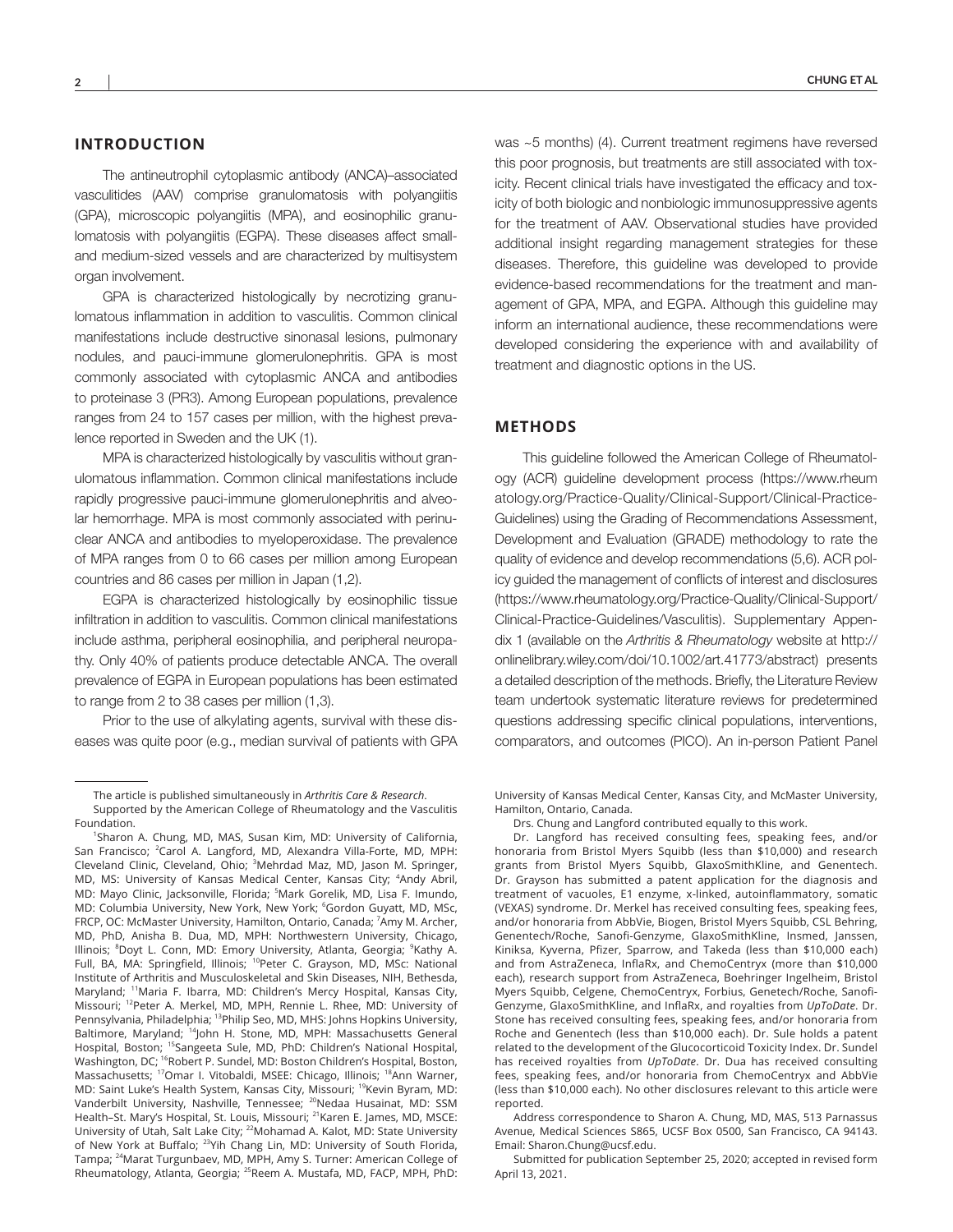of 11 individuals with different types of vasculitis (4 patients with GPA, 1 patient with MPA, and 2 patients with EGPA) was moderated by a member of the Literature Review team (ABD). This Patient Panel reviewed the evidence report (along with a summary and interpretation by the moderator) and provided patient perspectives and preferences. The Voting Panel comprised 9 adult rheumatologists, 5 pediatric rheumatologists, and 2 patients; they reviewed the Literature Review team's evidence summaries and, bearing in mind the Patient Panel's deliberations, formulated and voted on recommendations.

The Voting Panel was assembled for the ACR and Vasculitis Foundation's broad effort to develop recommendations for 7 forms of systemic vasculitis: giant cell arteritis, Takayasu arteritis, polyarteritis nodosa, Kawasaki syndrome, and the 3 AAVs presented in this report. The physicians on this panel included rheumatologists who could provide insight on all of these diseases and did not include other subspecialists who would not have experience with many of the other vasculitides addressed in this effort (e.g., pulmonologists who would not have experience with large- or medium-sized vessel vasculitis). The Literature Review

team chair was a nephrologist. The patients on the Voting Panel presented the views of the Patient Panel, which consisted of patients with different types of vasculitis. A recommendation required ≥70% consensus among the Voting Panel.

#### **How to interpret the recommendations**

A *strong* recommendation is usually supported by moderateto high-quality evidence (e.g., multiple randomized controlled trials). For a strong recommendation, the recommended course of action would apply to all or almost all patients. Only a small proportion of clinicians/patients would not want to follow the recommendation. In rare instances, a strong recommendation may be based on very low– to low-certainty evidence. For example, an intervention may be strongly recommended if it is considered benign, lowcost, without harms, and the consequence of not performing the intervention may be catastrophic. An intervention may be strongly recommended against if there is high certainty that the intervention leads to more harm than the comparison with very low or low certainty about its benefit (7).

| Table 1. |  | Definitions of selected terms used in the recommendations and ungraded position statements for GPA, MPA, and EGPA* |  |  |  |
|----------|--|--------------------------------------------------------------------------------------------------------------------|--|--|--|
|          |  |                                                                                                                    |  |  |  |

| Term                                                 | Definition                                                                                                                                                                                                                                                                                                                                                                                                     |
|------------------------------------------------------|----------------------------------------------------------------------------------------------------------------------------------------------------------------------------------------------------------------------------------------------------------------------------------------------------------------------------------------------------------------------------------------------------------------|
| Disease states                                       |                                                                                                                                                                                                                                                                                                                                                                                                                |
| Active disease                                       | New, persistent, or worsening clinical signs and/or symptoms attributed to GPA, MPA, or EGPA<br>and not related to prior damage                                                                                                                                                                                                                                                                                |
| Severe disease                                       | Vasculitis with life- or organ-threatening manifestations (e.g., alveolar hemorrhage,<br>glomerulonephritis, central nervous system vasculitis, mononeuritis multiplex, cardiac<br>involvement, mesenteric ischemia, limb/digit ischemia)                                                                                                                                                                      |
| Nonsevere disease                                    | Vasculitis without life- or organ-threatening manifestations (e.g., rhinosinusitis, asthma, mild<br>systemic symptoms, uncomplicated cutaneous disease, mild inflammatory arthritis)                                                                                                                                                                                                                           |
| Remission                                            | Absence of clinical signs or symptoms attributed to GPA, MPA, or EGPA, on or off<br>immunosuppressive therapy                                                                                                                                                                                                                                                                                                  |
| Refractory disease<br>Relapse                        | Persistent active disease despite an appropriate course of immunosuppressive therapy<br>Recurrence of active disease following a period of remission                                                                                                                                                                                                                                                           |
| Treatments                                           |                                                                                                                                                                                                                                                                                                                                                                                                                |
| IV pulse GCs                                         | IV methylprednisolone 500-1,000 mg/day (adults) or 30 mg/kg/day (children; maximum 1,000 mg/<br>day) or equivalent for 3-5 days                                                                                                                                                                                                                                                                                |
| High-dose oral GCs                                   | Prednisone 1 mg/kg/day (adults; generally up to 80 mg/day) or 1-2 mg/kg/day (children; generally up to<br>60 mg/day) or equivalent                                                                                                                                                                                                                                                                             |
| Remission induction therapy                          |                                                                                                                                                                                                                                                                                                                                                                                                                |
| Methotrexate                                         | Up to 25 mg/week (SC or oral)                                                                                                                                                                                                                                                                                                                                                                                  |
| Azathioprine                                         | Up to 2 mg/kg/day                                                                                                                                                                                                                                                                                                                                                                                              |
| Mycophenolate mofetil                                | Up to 1,500 mg (oral) twice per day                                                                                                                                                                                                                                                                                                                                                                            |
| Cyclophosphamide                                     | Up to 2 mg/kg/day (oral) for 3-6 months; or intermittent 15 mg/kg (IV) every 2 weeks for 3 doses,<br>followed by 15 mg/kg (IV) every 3 weeks for at least 3 doses (adults)                                                                                                                                                                                                                                     |
| Rituximab                                            | 375 mg/m <sup>2</sup> (IV) weekly for 4 doses or 1,000 mg on days 1 and 15 (adults); or 375 mg/m <sup>2</sup> (IV) weekly for<br>4 doses or 575 mg/m <sup>2</sup> for patients with body surface area $\leq 1.5$ m <sup>2</sup> or 750 mg/m <sup>2</sup> for patients with<br>body surface area >1.5m <sup>2</sup> with a typical maximum of 1 gm per infusion (both for 2 doses, days 1<br>and 15) (children) |
| Mepolizumab                                          | 300 mg (SC) every 4 weeks (adults)                                                                                                                                                                                                                                                                                                                                                                             |
| Remission maintenance therapy                        |                                                                                                                                                                                                                                                                                                                                                                                                                |
| Methotrexate, azathioprine,<br>mycophenolate mofetil | Same dosing regimen as in remission induction therapy                                                                                                                                                                                                                                                                                                                                                          |
| Rituximab                                            | 500 mg (IV) every 6 months or 1 gm (IV) every 4 months (adults), 250 mg/m <sup>2</sup> (IV) every 6 months<br>(children), or other doses                                                                                                                                                                                                                                                                       |
| Mepolizumab                                          | 300 mg (SC) every 4 weeks                                                                                                                                                                                                                                                                                                                                                                                      |
| Omalizumab                                           | 300-600 mg (SC) every 2-4 weeks                                                                                                                                                                                                                                                                                                                                                                                |

\* GPA = granulomatosis with polyangiitis; MPA = microscopic polyangiitis; EGPA = eosinophilic granulomatosis with polyangiitis; IV = intravenous; GCs = glucocorticoids; SC = subcutaneous.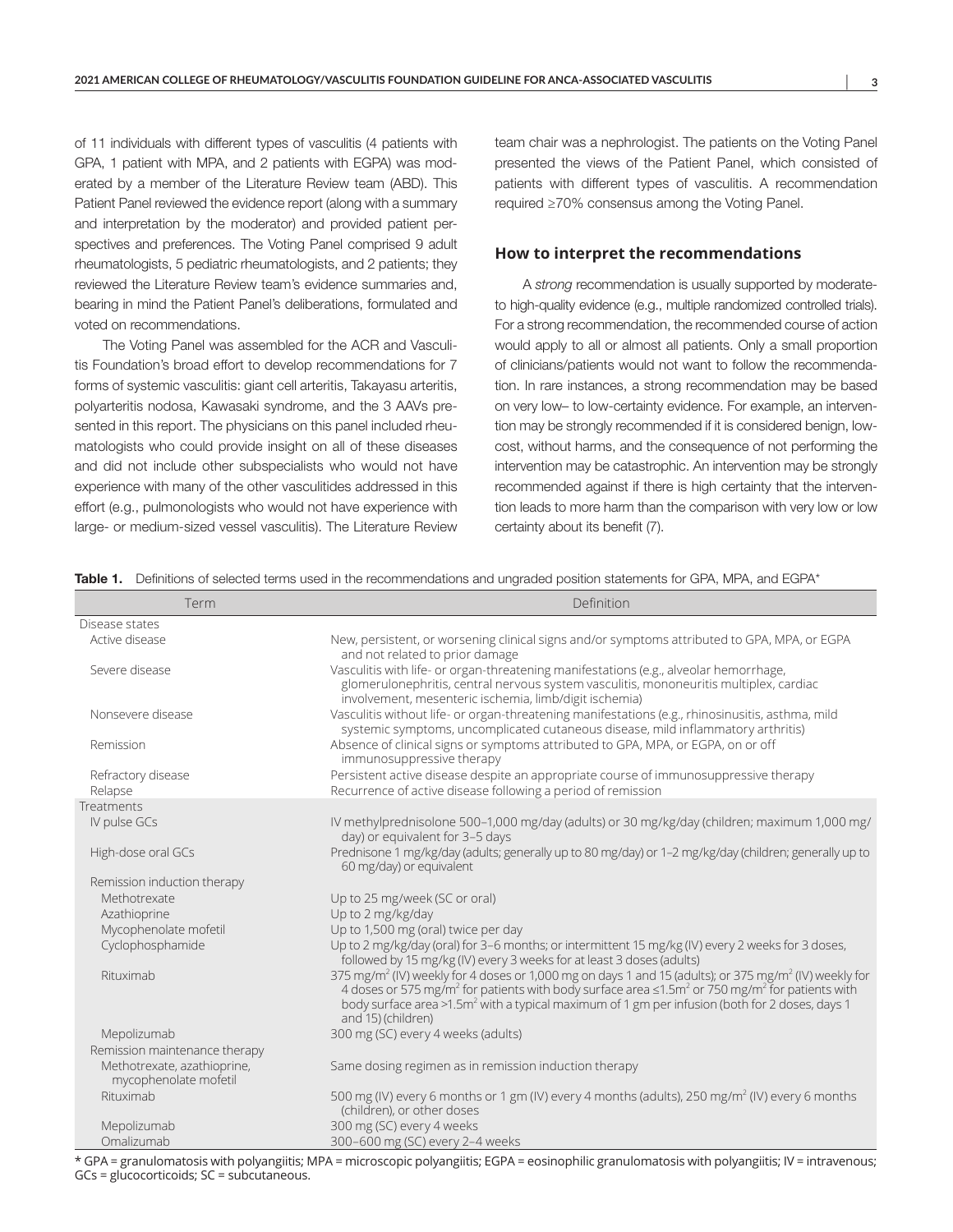A *conditional* recommendation is usually supported by lower-quality evidence or a close balance between desirable and undesirable outcomes. For a conditional recommendation, the recommended course of action would apply to the majority of the patients, but the alternative is a reasonable consideration. Conditional recommendations always warrant a shared decisionmaking approach. We specify some conditions under which the alternative may be considered.

In some instances, the committee found that the evidence for a particular PICO question did not support a graded recommendation or did not favor one intervention over the other. However, the Voting Panel believed that the PICO question addressed a commonly encountered clinical question and thus felt that providing guidance for this question was warranted. For these situations, we present "ungraded position statements," which reflect general views of the Voting Panel.

In this evidence-based guideline, we explicitly used the best evidence available and present it for the clinician and reader (8). In some instances, this includes randomized trials in which the interventions under consideration are directly compared. The GRADE system rates evidence that comes exclusively from the collective experience of the Voting Panel and Patient Panel members as "very low quality" evidence (6).

For each recommendation, details regarding the PICO questions and the GRADE evidence tables can be found in Supplementary Appendix 2 [\(http://onlinelibrary.wiley.com/doi/10.1002/art.41773/](http://onlinelibrary.wiley.com/doi/10.1002/art.41773/abstract) [abstract](http://onlinelibrary.wiley.com/doi/10.1002/art.41773/abstract)).

### **RESULTS**

For the evidence report for GPA and MPA, the Literature Review team reviewed 729 articles to address 47 PICO questions. For the evidence report for EGPA, 190 articles were reviewed to address 34 PICO questions.

#### **Recommendations and ungraded position statements for GPA and MPA**

GPA and MPA are recognized as different diseases for which disease-specific management approaches exist. However, many recommendations and ungraded position statements consider GPA and MPA together, because pivotal trials have enrolled both groups and presented results for these diseases together. Therefore, we present recommendations and ungraded position statements applicable to both GPA and MPA as well as recommendations and ungraded position statements only applicable to GPA. All recommendations for GPA/MPA are conditional, due in part to a lack of multiple randomized controlled trials supporting the recommendations. The complete list of studies reviewed to form the recommendations is provided in the evidence report (Supplementary Appendix 2, [http://onlinelibrary.wiley.com/doi/](http://onlinelibrary.wiley.com/doi/10.1002/art.41773/abstract) [10.1002/art.41773/abstract\)](http://onlinelibrary.wiley.com/doi/10.1002/art.41773/abstract). Given that these diseases affect multiple organ systems, collaboration between rheumatologists, nephrologists, pulmonologists, and otolaryngologists can enhance the care of patients with GPA and MPA.

Table 1 presents the definitions of selected terms used in the recommendations and ungraded position statements, including the definition of severe and nonsevere disease and the dosing regimens of medications used for remission induction and maintenance. Table 2 presents the recommendations and ungraded position statements with their supporting PICO questions and levels of evidence. Figure 1 presents key recommendations for the treatment of GPA and MPA.

#### **Remission induction for active, severe disease**

Recommendation: For patients with active, severe GPA/MPA, we conditionally recommend treatment with rituximab over cyclophosphamide for remission induction.

Both rituximab and cyclophosphamide, in combination with glucocorticoids, have been used for remission induction in GPA and MPA. Rituximab has been shown to provide similar benefits to cyclophosphamide for remission induction in a randomized controlled trial (9). Although the currently used cumulative doses of cyclophosphamide are lower than previous regimens and result in less toxicity per treatment course, rituximab is still preferred, since rituximab is considered less toxic than cyclophosphamide. A single course of cyclophosphamide can carry substantial risks such as neutropenia, bladder injury, and the small but present potential for infertility which can be devastating to a young patient. Risks of malignancy and infertility increase when repeated courses of cyclophosphamide are used. Rituximab was also preferred by the Patient Panel, as a generally better-tolerated treatment. Retrospective studies suggest that the 2 remission induction regimens for rituximab used in adults ( $375 \text{ mg/m}^2$  every week for 4 weeks [US Food and Drug Administration (FDA)–approved dosing schedule] and 1,000 mg on days 1 and 15) are equally efficacious. The choice between these regimens should be guided by the patient's preferences and values.

Cyclophosphamide (dosing provided in Table 1) may be used when rituximab needs to be avoided or when patients have active disease despite receiving rituximab treatment. It remains controversial whether cyclophosphamide should be preferred for certain types of severe disease, such as acute renal failure (e.g., serum creatinine >4.0 mg/dl). Either intravenous (IV) pulse or daily oral cyclophosphamide can be used (10,11). For adults, the decision between these 2 options should be based on patient and physician preferences. In children, IV cyclophosphamide may be preferred to facilitate compliance and limit toxicity. Data regarding the efficacy of combined cyclophosphamide and rituximab therapy for remission induction remain limited (12), and potential toxicity of this combination remains a concern. The combination of rituximab with cyclophosphamide is not widely used in the US, and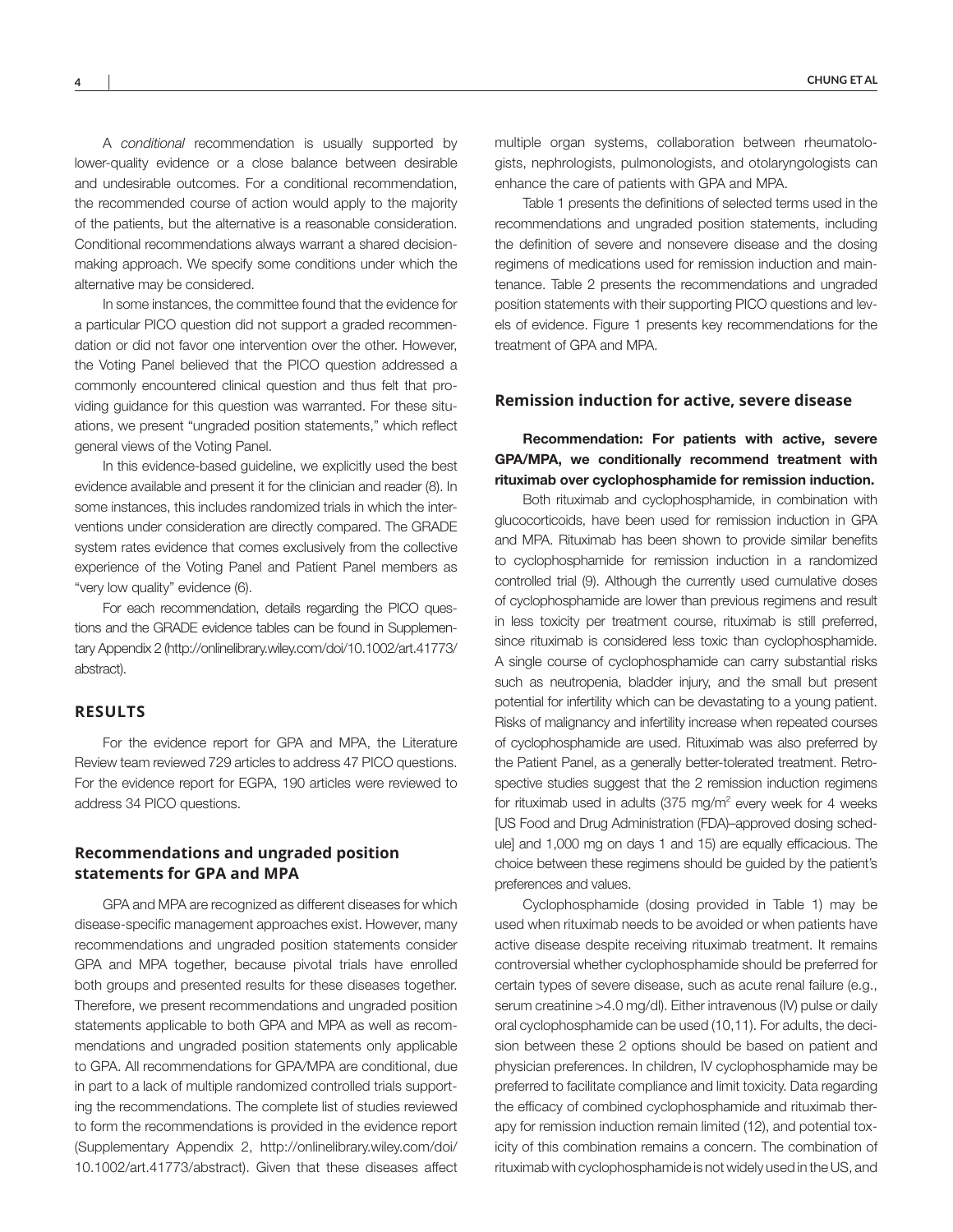#### Table 2. Recommendations/statements for the management of GPA and MPA\*

|                                                                                                                                                                                                                                                                                                                                                              | PICO question<br>informing<br>recommendation |                      |
|--------------------------------------------------------------------------------------------------------------------------------------------------------------------------------------------------------------------------------------------------------------------------------------------------------------------------------------------------------------|----------------------------------------------|----------------------|
| Recommendation/statement                                                                                                                                                                                                                                                                                                                                     | and discussion                               | Level of evidence    |
| Remission induction for active, severe disease<br>Recommendation: For patients with active, severe GPA/MPA, we conditionally recommend                                                                                                                                                                                                                       | 4, 5, 6                                      | Very low to moderate |
| treatment with rituximab over cyclophosphamide for remission induction.<br>Recommendation: In patients with GPA/MPA with active glomerulonephritis, we conditionally                                                                                                                                                                                         | 34                                           | Low to high          |
| recommend against the routine addition of plasma exchange to remission induction therapy.<br>Recommendation: In patients with active, severe GPA/MPA with alveolar hemorrhage, we                                                                                                                                                                            | 35                                           | Low to high          |
| conditionally recommend against adding plasma exchange to remission induction therapies.<br>Ungraded position statement: For patients with active, severe GPA/MPA, either IV pulse GCs or                                                                                                                                                                    | 2                                            | Very low to moderate |
| high-dose oral GCs may be prescribed as part of initial therapy.<br>Recommendation: In patients with active, severe GPA/MPA, we conditionally recommend a<br>reduced-dose GC regimen over a standard-dose GC regimen for remission induction.                                                                                                                | 3                                            | Very low to moderate |
| Remission induction for active, nonsevere disease<br>Recommendation: For patients with active, nonsevere GPA, we conditionally recommend                                                                                                                                                                                                                     | 12, 13                                       | Very low to moderate |
| initiating treatment with methotrexate over cyclophosphamide or rituximab.<br>Recommendation: For patients with active, nonsevere GPA, we conditionally recommend<br>initiating treatment with methotrexate and GCs over GCs alone.                                                                                                                          | 14                                           | Low                  |
| Recommendation: For patients with active, nonsevere GPA, we conditionally recommend<br>initiating treatment with methotrexate and GCs over azathioprine and GCs or mycophenolate                                                                                                                                                                             | 8, 9, 10                                     | Low                  |
| mofetil and GCs.<br>Recommendation: For patients with active, nonsevere GPA, we conditionally recommend<br>initiating treatment with methotrexate and GCs over trimethoprim/sulfamethoxazole and GCs.                                                                                                                                                        | 11                                           | Low                  |
| Remission maintenance<br>Recommendation: For patients with severe GPA/MPA whose disease has entered remission<br>after treatment with cyclophosphamide or rituximab, we conditionally recommend treatment                                                                                                                                                    | 15, 16, 17, 18                               | Very low to moderate |
| with rituximab over methotrexate or azathioprine for remission maintenance.<br>Recommendation: For patients with GPA/MPA who are receiving rituximab for remission<br>maintenance, we conditionally recommend scheduled re-dosing over using ANCA titers or<br>CD19+ B cell counts to guide re-dosing.                                                       | 24, 25                                       | Very low to low      |
| Recommendation: For patients with severe GPA/MPA whose disease has entered remission<br>after treatment with cyclophosphamide or rituximab, we conditionally recommend treatment                                                                                                                                                                             | 19                                           | Very low to moderate |
| with methotrexate or azathioprine over mycophenolate mofetil for remission maintenance.<br>Recommendation: For patients with severe GPA/MPA whose disease has entered remission<br>after treatment with cyclophosphamide or rituximab, we conditionally recommend treatment<br>with methotrexate or azathioprine over leflunomide for remission maintenance. | 20                                           | Very low to low      |
| Recommendation: For patients with GPA whose disease has entered remission, we<br>conditionally recommend treatment with methotrexate or azathioprine over trimethoprim/<br>sulfamethoxazole for remission maintenance.                                                                                                                                       | 21, 22                                       | Very low to low      |
| Recommendation: In patients with GPA whose disease has entered remission, we conditionally<br>recommend against adding trimethoprim/sulfamethoxazole to other therapies (e.g.,<br>rituximab, azathioprine, methotrexate, etc.) for the purpose of remission maintenance.                                                                                     | 23                                           | Low to moderate      |
| Recommendation: For patients with GPA/MPA receiving remission maintenance therapy with<br>rituximab who have hypogammaglobulinemia (e.g., IgG <3 gm/liter) and recurrent severe<br>infections, we conditionally recommend immunoglobulin supplementation.                                                                                                    | 44                                           | Very low             |
| Ungraded position statement: The duration of non-GC remission maintenance therapy in GPA/<br>MPA should be guided by the patient's clinical condition, preferences, and values.                                                                                                                                                                              | 26                                           | Low to moderate      |
| Ungraded position statement: The duration of GC therapy for GPA/MPA should be guided by<br>the patient's clinical condition, preferences, and values.                                                                                                                                                                                                        | 27, 33                                       | Low to moderate      |
| Treatment of disease relapse<br>Recommendation: For patients with GPA/MPA who have experienced relapse with severe                                                                                                                                                                                                                                           | 28                                           | Low                  |
| disease manifestations and are not receiving rituximab for remission maintenance, we<br>conditionally recommend treatment with rituximab over cyclophosphamide for remission<br>re-induction.                                                                                                                                                                |                                              |                      |
| Recommendation: For patients with GPA/MPA who experienced relapse with severe disease<br>manifestations while receiving rituximab for remission maintenance, we conditionally<br>recommend switching from rituximab to cyclophosphamide over receiving additional<br>rituximab for remission re-induction.                                                   | 29                                           | Very low             |
| Treatment of refractory disease<br>Recommendation: For patients with severe GPA/MPA that is refractory to treatment with<br>rituximab or cyclophosphamide for remission induction, we conditionally recommend                                                                                                                                                | 30                                           | Very low             |
| switching treatment to the other therapy over combining the 2 therapies.<br>Recommendation: For patients with GPA/MPA that is refractory to remission induction therapy,<br>we conditionally recommend adding IVIG to current therapy.                                                                                                                       | 31                                           | Low to moderate      |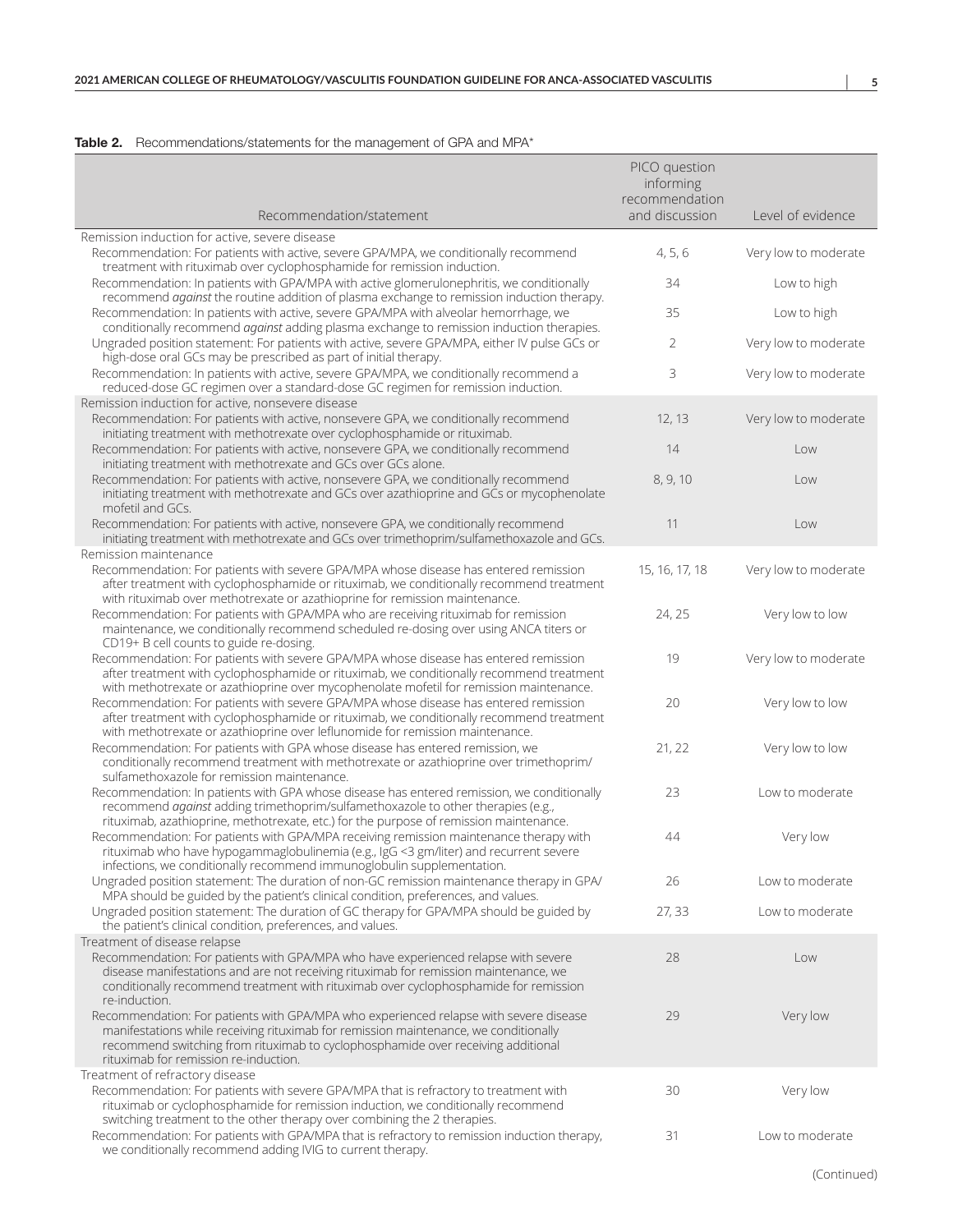#### Table 2. *(Cont'd)*

| Recommendation/statement                                                                                                                                                                                                                                                                   | PICO question<br>informing<br>recommendation<br>and discussion | Level of evidence           |
|--------------------------------------------------------------------------------------------------------------------------------------------------------------------------------------------------------------------------------------------------------------------------------------------|----------------------------------------------------------------|-----------------------------|
| Treatment of sinonasal, airway, and mass lesions                                                                                                                                                                                                                                           |                                                                |                             |
| Ungraded position statement: For patients with sinonasal involvement in GPA, nasal rinses and<br>topical nasal therapies (antibiotics, lubricants, and GCs) may be beneficial.                                                                                                             | 36, 37, 38, 39                                                 | Very low to low             |
| Recommendation: For patients with GPA in remission who have nasal septal defects and/or nasal<br>bridge collapse, we conditionally recommend reconstructive surgery, if desired by the patient.                                                                                            | 45                                                             | $\overline{\text{low}}$     |
| Recommendation: For patients with GPA and actively inflamed subglottic and/or endobronchial<br>tissue with stenosis, we conditionally recommend treating with immunosuppressive therapy<br>over surgical dilation with intralesional GC injection alone.                                   | 40                                                             | $\overline{\phantom{0}}$ ow |
| Recommendation: For patients with GPA and mass lesions (e.g., orbital pseudotumor or<br>masses of the parotid glands, brain, or lungs), we conditionally recommend treatment<br>with immunosuppressive therapy over surgical removal of the mass lesion with<br>immunosuppressive therapy. | 41, 42                                                         | Very low to low             |
| Other considerations                                                                                                                                                                                                                                                                       |                                                                |                             |
| Recommendation: In patients with GPA/MPA, we conditionally recommend against dosing<br>immunosuppressive therapy based on ANCA titer results alone.                                                                                                                                        |                                                                | Very low                    |
| Recommendation: For patients with GPA who are receiving rituximab or cyclophosphamide, we<br>conditionally recommend prophylaxis to prevent Pneumocystis jirovecii pneumonia.                                                                                                              | 43                                                             | l ow                        |
| Recommendation: For patients with GPA/MPA in remission and stage 5 chronic kidney disease,<br>we conditionally recommend evaluation for renal transplantation.                                                                                                                             | 46                                                             | l ow                        |
| Recommendation: For patients with active GPA/MPA who are unable to receive other<br>immunomodulatory therapy, we conditionally recommend administering IVIG.                                                                                                                               | 32                                                             | l ow                        |
| Ungraded position statement: The optimal duration of anticoagulation is unknown for patients<br>with GPA/MPA who experience venous thrombotic events.                                                                                                                                      | 47                                                             | Very low                    |

\* For the population, intervention, comparator, and outcome (PICO) questions used in the Grading of Recommendations Assessment, Development and Evaluation methodology, as developed for granulomatosis with polyangiitis (GPA) and microscopic polyangiitis (MPA), please refer to Supplementary Appendix 2 (available on the *Arthritis & Rheumatology* website at [http://onlinelibrary.wiley.com/doi/10.1002/art.41773/abstract\)](http://onlinelibrary.wiley.com/doi/10.1002/art.41773/abstract). IV = intravenous; GCs = glucocorticoids; ANCA = antineutrophil cytoplasmic antibody; IVIG = IV immunoglobulin.

its efficacy compared to rituximab or cyclophosphamide monotherapy is not established. This combination remains under study (ClinicalTrials.gov identifier: NCT03942887) at this time.

# Recommendation: In patients with GPA/MPA with active glomerulonephritis, we conditionally recommend *against* the routine addition of plasma exchange to remission induction therapy.

Plasma exchange should not be initiated in all patients with active glomerulonephritis but can be considered for patients at higher risk of progression to end-stage renal disease (ESRD) who accept a potential increased risk of infection.

This recommendation is supported by data from the 2 largest trials of plasma exchange for the treatment of glomerulonephritis in AAV. The first trial, which required a serum creatinine level of ≥5.8 mg/ dl for entry, showed that plasma exchange decreased the risk of ESRD but did not decrease mortality (13,14). In a more recent randomized trial of plasma exchange in AAV, the addition of plasma exchange to conventional remission induction therapy did not improve the composite outcome of ESRD or death; a decrease in the risk of ESRD was observed, but the result was not statistically significant (hazard ratio 0.81 [95% confidence interval (95% CI) 0.57–1.13]) (15).

However, combined data from these 2 trials show that there is probably a decreased risk of ESRD in patients with

glomerulonephritis who received plasma exchange, compared to those who did not (hazard ratio 0.72 [95% CI 0.53– 0.98]; moderate certainty) (Supplementary Appendix 2, [http://online](http://onlinelibrary.wiley.com/doi/10.1002/art.41773/abstract)  [library.wiley.com/doi/10.1002/art.41773/abstract](http://onlinelibrary.wiley.com/doi/10.1002/art.41773/abstract)). The benefit was most pronounced in patients with the highest risk of ESRD (118 fewer cases of ESRD per 1,000 cases of active glomerulonephritis [95% CI between 217 and 7 fewer cases]), although no difference in mortality was demonstrated (risk ratio 1.15 [95% CI 0.78–1.70]; moderate certainty). In 4 trials of plasma exchange in AAV, a higher risk of severe infection was observed with plasma exchange (risk ratio 1.19 [95% CI 0.99–1.42]; moderate certainty).

These findings suggest that for patients with a low risk of progression to ESRD, the risk of plasma exchange may outweigh the benefit; however, in patients with a higher risk of progression to ESRD, the decrease in risk could outweigh the increased risk of serious infection with plasma exchange. Therefore, the Voting Panel does not recommend plasma exchange for all patients with active glomerulonephritis but favors consideration of the treatment for patients at a higher risk of progression to ESRD. Factors that could influence whether plasma exchange is initiated include the patient's kidney function upon presentation, rate of loss of kidney function, response to remission induction therapies, and the patient's ability to tolerate serious infections.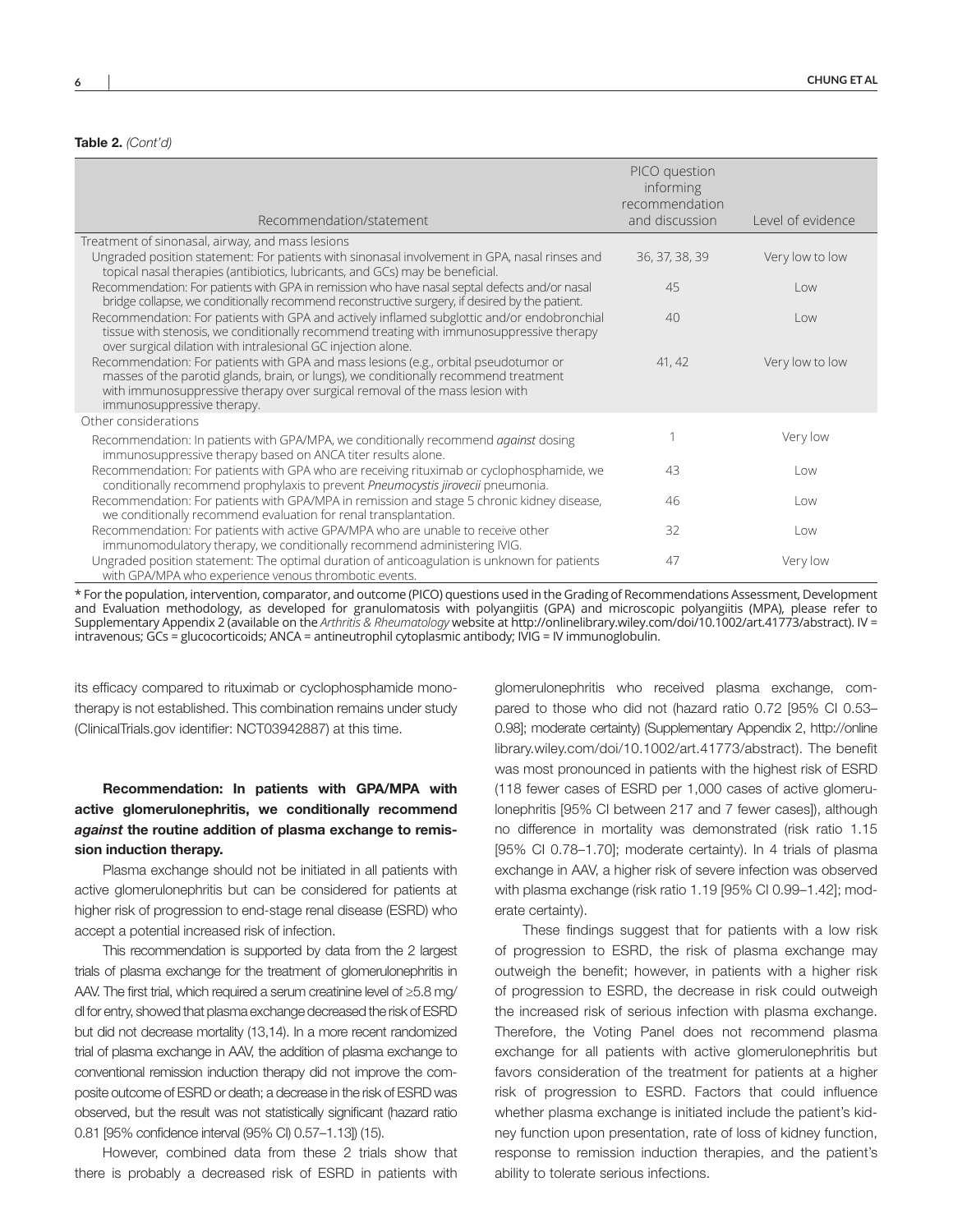

#### Key recommendations for the treatment of granulomatosis with polyangiitis (GPA) and microscopic polyangiitis (MPA)

AZA = azathioprine, CYC = cyclophosphamide, GC = glucocorticoids, LEF = leflunomide, MMF = mycophenolate mofetil, MTX = methotrexate, RTX = rituximab

Figure 1. Key recommendations for the treatment of granulomatosis with polyangiitis and microscopic polyangiitis.

Plasma exchange remains advisable in patients with GPA or MPA who also have anti–glomerular basement membrane disease.

# Recommendation: In patients with active, severe GPA/MPA with alveolar hemorrhage, we conditionally recommend *against* adding plasma exchange to remission induction therapies.

Two trials evaluated the use of plasma exchange in patients presenting with alveolar hemorrhage, and no differences in mortality or remission rates were observed. Thus, plasma exchange does not have an established benefit for patients with alveolar hemorrhage and is associated with an increased risk of serious infection (see above recommendation). Plasma exchange may be considered for certain patients with active glomerulonephritis or those who are critically ill and whose disease is not responding to recommended remission induction therapies (i.e., plasma exchange as "salvage" or "rescue" therapy).

Plasma exchange remains advisable in patients with GPA or MPA who also have anti–glomerular basement membrane disease.

### Ungraded position statement: For patients with active, severe GPA/MPA, either IV pulse glucocorticoids or high-dose oral glucocorticoids may be prescribed as part of initial therapy.

There are no trials comparing the efficacy of IV pulse glucocorticoids to high-dose oral glucocorticoids. Higher doses of glucocorticoids (such as pulse glucocorticoids) are generally administered to patients with organ- or life-threatening disease manifestations but may be associated with an increased risk of infection (16).

Recommendation: For patients with active, severe GPA/MPA, we conditionally recommend a reduced-dose glucocorticoid regimen over a standard-dose glucocorticoid regimen for remission induction.

A recent study demonstrated that a reduced-dose glucocorticoid regimen provided a similar benefit compared to a standarddose regimen for the composite outcome of ESRD or death, and was associated with a decreased risk of infection (15). Due to the known toxicities associated with long-term glucocorticoid use, minimizing glucocorticoid exposure is critical to improving outcomes. Glucocorticoid dosing may be individualized for each patient. Of note, the reduced-dose regimen started with pulse methylprednisolone (3 daily pulses for maximum total dose of 3 gm) and 1 week of high-dose oral glucocorticoids. The dosing regimens used in this study are described in Supplementary Appendix 3 [\(http://onlinelibr](http://onlinelibrary.wiley.com/doi/10.1002/art.41773/abstract) [ary.wiley.com/doi/10.1002/art.41773/abstract\)](http://onlinelibrary.wiley.com/doi/10.1002/art.41773/abstract).

#### **Remission induction for active, nonsevere disease**

# Recommendation: For patients with active, nonsevere GPA, we conditionally recommend initiating treatment with methotrexate over cyclophosphamide or rituximab.

Nonsevere GPA is defined as GPA without life- or organthreatening manifestations (Table 1). Methotrexate, rituximab, and cyclophosphamide are effective at inducing remission in this patient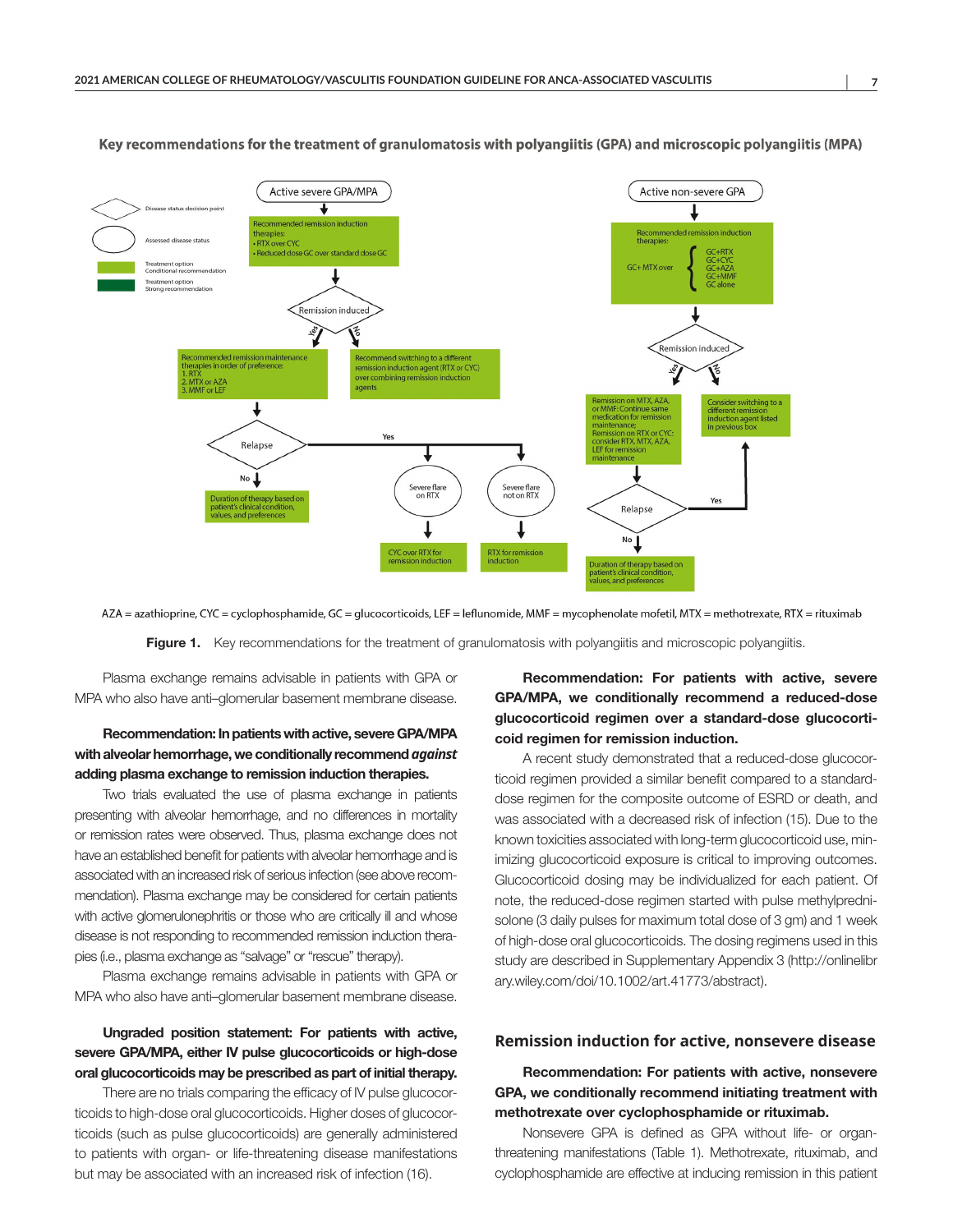group (11). However, like severe GPA, nonsevere GPA can be a chronic disease that requires multiple courses of therapy. Thus, the Voting Panel favored using therapies with potentially less toxicity before utilizing therapies with potentially more toxicity. Therefore, methotrexate is preferred due to the greater toxicity of cyclophosphamide. Methotrexate is currently recommended over rituximab because of the larger body of evidence and clinical experience with methotrexate treatment for this patient group; clinical trials are needed to compare their efficacy. Rituximab may be preferred in specific clinical situations, including for patients with hepatic or renal dysfunction, recurrent relapses while receiving methotrexate, or concerns regarding compliance.

# Recommendation: For patients with active, nonsevere GPA, we conditionally recommend initiating treatment with methotrexate and glucocorticoids over glucocorticoids alone.

Methotrexate with glucocorticoids is recommended to minimize glucocorticoid exposure and toxicity. Overall, there are few clinical situations in which treatment with glucocorticoid monotherapy may be considered (e.g., arthralgias or inability to tolerate other remission maintenance therapies), and close monitoring is needed if this treatment strategy is used.

# Recommendation: For patients with active, nonsevere GPA, we conditionally recommend initiating treatment with methotrexate and glucocorticoids over azathioprine and glucocorticoids or mycophenolate mofetil and glucocorticoids.

The use of methotrexate for remission induction in this patient group is supported by more available data than other treatments (11), but azathioprine and mycophenolate mofetil can be considered. Comparative effectiveness trials are needed to evaluate the efficacy of methotrexate, azathioprine, and mycophenolate mofetil for remission induction in active, nonsevere GPA. Clinical factors may influence the medication selected. For example, methotrexate should be used with caution or avoided in patients with moderateto-severe renal insufficiency. Azathioprine is the preferred agent for pregnant patients or in patients who cannot tolerate methotrexate or mycophenolate mofetil, while methotrexate or mycophenolate mofetil is indicated in patients with total thiopurine S-methyltransferase deficiency or high-risk *TPMT* and/or *NUDT15* genotypes.

# Recommendation: For patients with active, nonsevere GPA, we conditionally recommend initiating treatment with methotrexate and glucocorticoids over trimethoprim/ sulfamethoxazole and glucocorticoids.

Methotrexate is considered more effective than trimethoprim/sulfamethoxazole for remission induction, based on previous findings (17). Low-dose trimethoprim/sulfamethoxazole may be administered concurrently with immunosuppressive agents to prevent *Pneumocystis jirovecii* pneumonia (see GPA/MPA recommendation on this topic).

#### **Remission maintenance**

Recommendation: For patients with severe GPA/MPA whose disease has entered remission after treatment with cyclophosphamide or rituximab, we conditionally recommend treatment with rituximab over methotrexate or azathioprine for remission maintenance.

Rituximab is associated with a lower relapse rate than azathioprine when used for remission maintenance after remission induction with cyclophosphamide (18). Methotrexate and azathioprine have comparable efficacy rates for remission maintenance (19). Therefore, rituximab is favored over methotrexate or azathioprine. However, more long-term safety data are available for methotrexate and azathioprine, and cost and other factors may limit rituximab use.

Different doses of rituximab have been used for remission maintenance, including IV 500 mg every 6 months (18) (FDA-approved), IV 1,000 mg every 4 months (20), and IV 1,000 mg every 6 months (21). No comparative trials have been conducted. Thus, the optimal dose of rituximab for remission maintenance remains uncertain.

If methotrexate or azathioprine treatment is being considered for remission maintenance, the patient's clinical situation, preferences, and values should guide selection between them, given their comparable efficacy.

# Recommendation: For patients with GPA/MPA who are receiving rituximab for remission maintenance, we conditionally recommend scheduled re-dosing over using ANCA titers or CD19+ B cell counts to guide re-dosing.

In one randomized trial, patients who received rituximab for remission maintenance based on changes in CD19+ B cell counts and/or ANCA titers had similar rates of relapse as those receiving rituximab as a scheduled dose. However, this study was limited by the small sample size, and there were wide CIs for the effect size (22). This recommendation is based in part on the experience and expertise of the Voting Panel, which recognized that flares can occur when patients experience CD19+ B cell depletion and/or when test results for ANCA are negative. Thus, CD19+ B cell counts or ANCA titers may not accurately indicate the potential for a patient's disease to flare.

# Recommendation: For patients with severe GPA/MPA whose disease has entered remission after treatment with cyclophosphamide or rituximab, we conditionally recommend treatment with methotrexate or azathioprine over mycophenolate mofetil for remission maintenance.

Methotrexate and azathioprine are equally efficacious for remission maintenance (19). Azathioprine is favored over mycophenolate mofetil because the relapse rate with mycophenolate mofetil was higher than with azathioprine when studied for remission maintenance (23). Mycophenolate mofetil may still be considered for those unable to tolerate or with contraindications to methotrexate, azathioprine, or rituximab.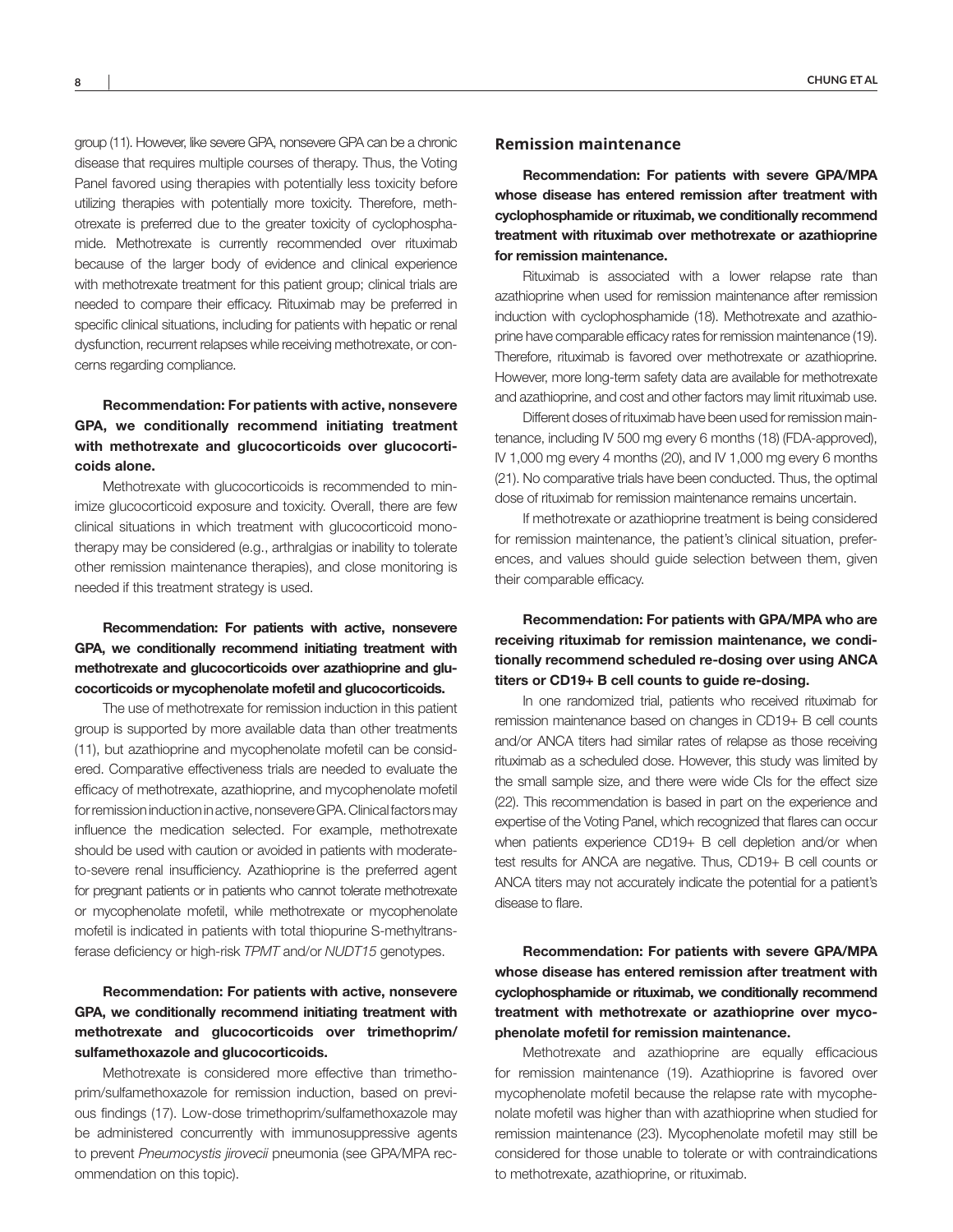Recommendation: For patients with severe GPA/MPA whose disease has entered remission after treatment with cyclophosphamide or rituximab, we conditionally recommend treatment with methotrexate or azathioprine over leflunomide for remission maintenance.

Methotrexate or azathioprine treatment is recommended over leflunomide due to the data supporting and clinical experience using methotrexate and azathioprine for remission maintenance. The data and clinical experience with leflunomide are more limited. In one clinical trial comparing leflunomide to methotrexate treatment, leflunomide treatment demonstrated a decreased rate of relapse but a higher rate of drug withdrawal (24). The trial used a leflunomide dose of 30 mg/day, which may have contributed to toxicity.

# Recommendation: For patients with GPA whose disease has entered remission, we conditionally recommend treatment with methotrexate or azathioprine over trimethoprim/sulfamethoxazole for remission maintenance.

The Voting Panel strongly favored the use of methotrexate or azathioprine over trimethoprim/sulfamethoxazole, but this recommendation is conditional due to the lack of sufficient high-quality evidence comparing the 2 treatments.

# Recommendation: In patients with GPA whose disease has entered remission, we conditionally recommend *against* adding trimethoprim/sulfamethoxazole to other therapies (e.g., rituximab, azathioprine, methotrexate, etc.) for the purpose of remission maintenance.

Trimethoprim/sulfamethoxazole may have benefit for patients with sinonasal involvement (25), but its use potentially increases toxicity (e.g., severe hypersensitivity reactions) and medication burden. Trimethoprim/sulfamethoxazole may still be indicated for prophylaxis against *P jirovecii* pneumonia (see GPA/MPA recommendation on this topic). There is a potential drug interaction between methotrexate and trimethoprim/sulfamethoxazole when trimethoprim/sulfamethoxazole is dosed at 800 mg/160 mg twice a day. The trimethoprim/sulfamethoxazole dose used for *Pneumocystis* prophylaxis is generally tolerated, but its use should be monitored when used in conjunction with methotrexate.

Recommendation: For patients with GPA/MPA receiving remission maintenance therapy with rituximab who have hypogammaglobulinemia (e.g., IgG <3 gm/liter) and recurrent severe infections, we conditionally recommend immunoglobulin supplementation.

Immunoglobulin supplementation at replacement doses (e.g., 400–800 mg/kg/month) should be considered if a patient has hypogammaglobulinemia and is experiencing recurrent infections. Immunoglobulin supplementation can also be considered for patients with hypogammaglobulinemia without recurrent infections but with impaired vaccine responses (26). These considerations should be made in collaboration with an allergist/immunologist.

Ungraded position statement: The duration of nonglucocorticoid remission maintenance therapy in GPA/MPA should be guided by the patient's clinical condition, preferences, and values.

The optimal duration of remission maintenance therapy is not well established. Although clinical trials have typically administered remission maintenance therapy for ≥18 months, patients may benefit from continuing remission maintenance therapy for a longer duration (27). The Patient Panel favored remission maintenance therapy for ≥18 months and potentially longer depending on patient-specific factors. Factors to be considered include previous relapse history, extent of organ involvement, and disease characteristics such as ANCA status (with PR3-ANCA–positive patients more likely to experience disease relapse [28]).

### Ungraded position statement: The duration of glucocorticoid therapy for GPA/MPA should be guided by the patient's clinical condition, preferences, and values.

The optimal duration of glucocorticoid therapy for GPA/MPA is not well established. The immunosuppressive effects of glucocorticoids contributing to disease control should be balanced with the toxicities associated with its use. Overall, patients expressed a desire to minimize the glucocorticoid dose as much as possible but recognized that some patients may require low-dose glucocorticoids long-term to maintain disease quiescence. Screening for toxicities of glucocorticoid use (e.g., bone mineral density testing for osteoporosis) should be conducted.

#### **Treatment of disease relapse**

Recommendation: For patients with GPA/MPA who have experienced relapse with severe disease manifestations and are not receiving rituximab for remission maintenance, we conditionally recommend treatment with rituximab over cyclophosphamide for remission re-induction.

Rituximab is more effective than oral cyclophosphamide for re-induction of remission among patients who previously received cyclophosphamide and then experienced relapse, based on subgroup analysis of a randomized controlled trial (9). In addition, the cumulative toxicity of cyclophosphamide raises concerns over repeated use of this agent.

Recommendation: For patients with GPA/MPA who experienced relapse with severe disease manifestations while receiving rituximab for remission maintenance, we conditionally recommend switching from rituximab to cyclophosphamide over receiving additional rituximab for remission re-induction.

Multiple factors can influence whether rituximab or cyclophosphamide treatment (IV or oral) is used, such as time since last rituximab infusion and cumulative cyclophosphamide dose. Cyclophosphamide is recommended if the patient recently received rituximab, while a remission induction dose of rituximab may be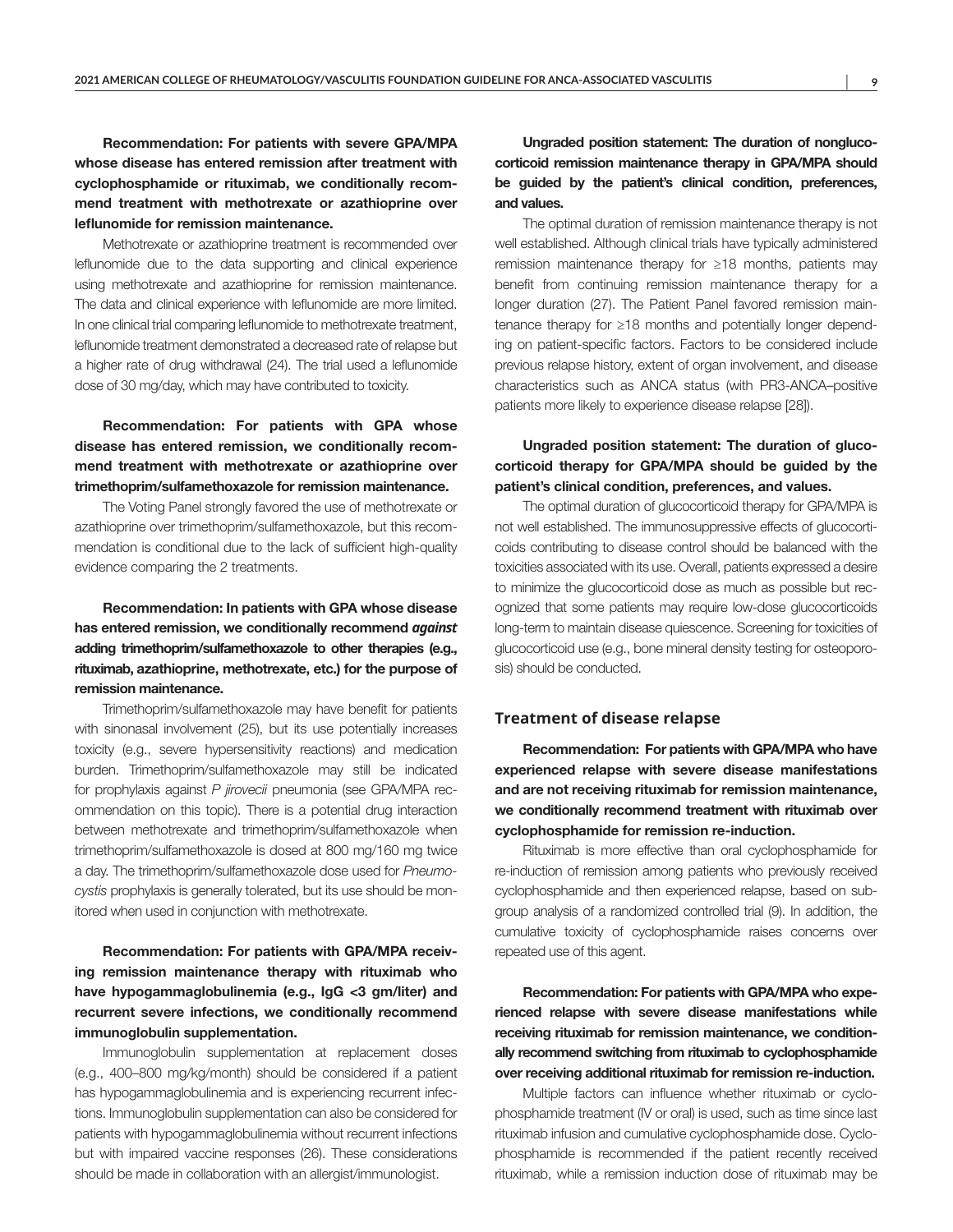effective if an extended period has passed since the last rituximab infusion. As is standard for remission induction, these agents should be used in conjunction with glucocorticoids.

#### **Treatment of refractory disease**

Recommendation: For patients with severe GPA/MPA that is refractory to treatment with rituximab or cyclophosphamide for remission induction, we conditionally recommend switching treatment to the other therapy over combining the 2 therapies.

Disease refractory to remission induction therapy is rare, and there are limited data to guide treatment recommendations. Practitioners should evaluate whether other conditions such as infection could be mimicking vasculitis. However, if a patient's disease is refractory to one remission induction therapy, it is important to change the remission induction strategy. We recommend switching to the other remission induction agent prior to using combination therapy.

### Recommendation: For patients with GPA/MPA that is refractory to remission induction therapy, we conditionally recommend adding IV immunoglobulin (IVIG) to current therapy.

IVIG should not be used routinely to treat GPA/MPA but can be considered at certain treatment doses (e.g., 2 gm/kg) as adjunctive therapy for short-term control, while waiting for remission induction therapy (i.e., rituximab or cyclophosphamide) to become effective (see above recommendation) (29).

#### **Treatment of sinonasal, airway, and mass lesions**

Ungraded position statement: For patients with sinonasal involvement in GPA, nasal rinses and topical nasal therapies (antibiotics, lubricants, and glucocorticoids) may be beneficial. We suggest collaborating with an otolaryngologist with expertise in treating GPA to determine whether these interventions should be used.

Recommendation: For patients with GPA in remission who have nasal septal defects and/or nasal bridge collapse, we conditionally recommend reconstructive surgery, if desired by the patient.

To optimize surgical outcomes, reconstructive surgery should be performed, after a period of sustained remission, by an otolaryngologist with expertise in treating GPA (30,31).

Recommendation: For patients with GPA and actively inflamed subglottic and/or endobronchial tissue with stenosis, we conditionally recommend treating with immunosuppressive therapy over surgical dilation with intralesional glucocorticoid injection alone.

Subglottic or endobronchial stenoses should be managed by an otolaryngologist or pulmonologist, respectively, with expertise in management of these lesions. Immunosuppressive therapy is recommended for initial treatment of active inflammatory stenoses and usually comprises glucocorticoids and other agents (32); the

degree of immunosuppressive therapy utilized may be based on the severity of other disease manifestations. Surgical dilation with intralesional glucocorticoid injection may be more appropriate for stenoses that are longstanding, fibrotic, or unresponsive to immunosuppression (32–34). Surgical dilation with intralesional glucocorticoid injection concurrent with medical treatment may also be considered as initial therapy for stenoses that require immediate intervention (e.g., critical narrowing).

Recommendation: For patients with GPA and mass lesions (e.g., orbital pseudotumor or masses of the parotid glands, brain, or lungs), we conditionally recommend treatment with immunosuppressive therapy over surgical removal of the mass lesion with immunosuppressive therapy.

Immunosuppressive therapy (with remission induction followed by remission maintenance) is almost always the initial treatment of choice for mass lesions (35,36). While these lesions tend to respond primarily to glucocorticoids, other agents are also usually used in hopes of having a glucocorticoid-sparing effect. Debulking surgery may be considered if there is an urgent need for decompression, such as acute visual loss due to optic nerve compression, or other life- or organ-threatening compression.

#### **Other considerations**

Recommendation: In patients with GPA/MPA, we conditionally recommend *against* dosing immunosuppressive therapy based on ANCA titer results alone.

Increases in ANCA titers/levels are only modestly informative as an indicator of disease activity (37) and are not reliable predictors of disease flares for individual patients. Increasing immunosuppressive therapy based on changes in ANCA titers/levels alone can result in unnecessary immunosuppression resulting in adverse events. Persistence of ANCA positivity does not necessarily indicate that continued immunosuppressive therapy is required. Instead, treatment decisions should be based on a patient's clinical symptoms in conjunction with diagnostic studies (e.g., laboratory, imaging, and biopsy findings).

### Recommendation: For patients with GPA/MPA who are receiving rituximab or cyclophosphamide, we conditionally recommend prophylaxis to prevent *P jirovecii* pneumonia.

Prophylaxis to prevent *P jirovecii* pneumonia is routinely used with cyclophosphamide treatment (38). The prescribing information for rituximab recommends prophylaxis for *P jirovecii* pneumonia for ≥6 months after the last rituximab dose for patients with GPA or MPA. While many on the Voting Panel felt strongly that patients with GPA/MPA receiving cyclophosphamide or rituximab should receive prophylaxis against *P jirovecii* pneumonia, this recommendation is conditional given the lack of moderateor high-quality evidence directly addressing this question and the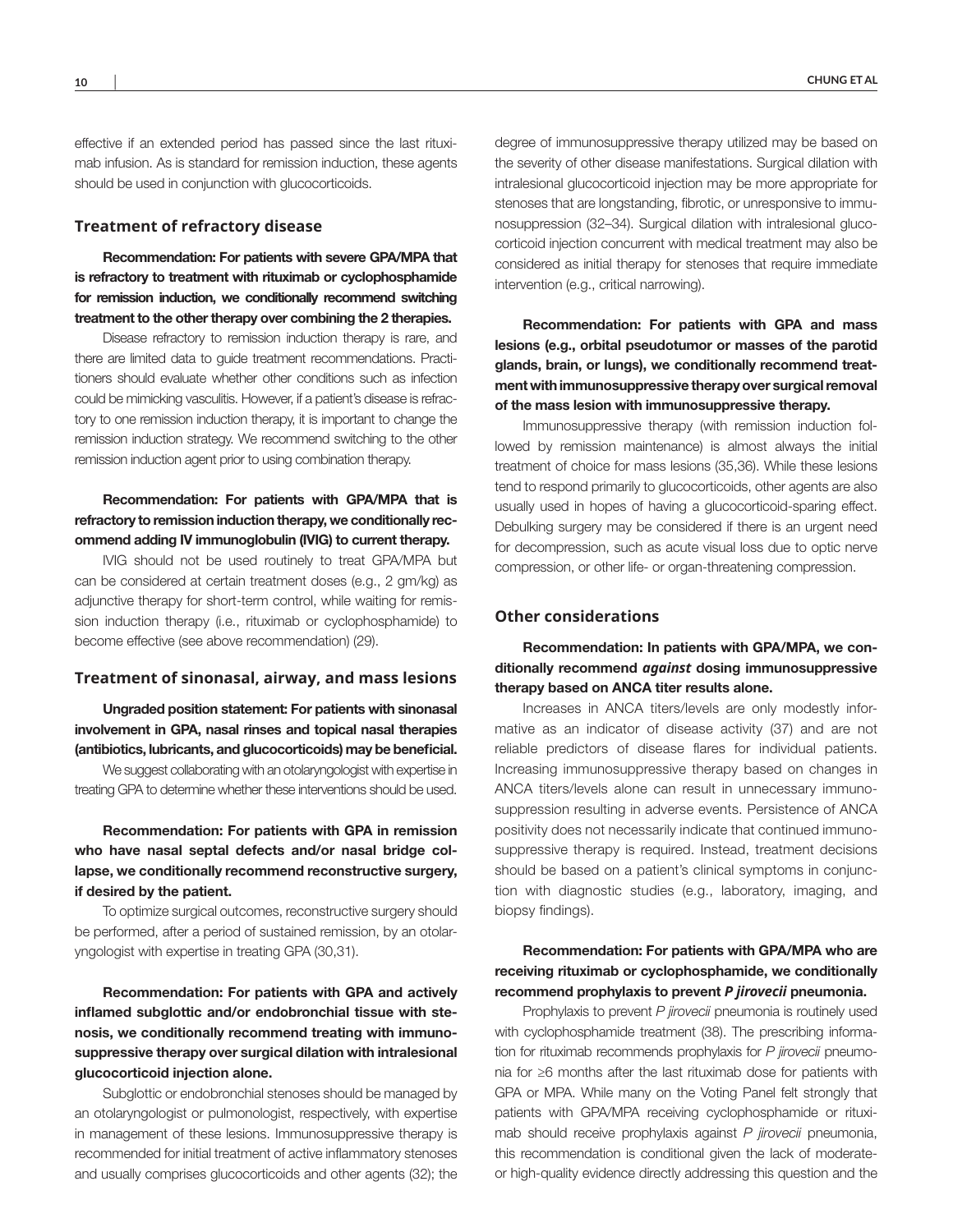#### Table 3. Recommendations/statements for the management of EGPA\*

|                                                                                                                                                                                                                                                                                                                                                                                                        | PICO question<br>informing |                 |
|--------------------------------------------------------------------------------------------------------------------------------------------------------------------------------------------------------------------------------------------------------------------------------------------------------------------------------------------------------------------------------------------------------|----------------------------|-----------------|
|                                                                                                                                                                                                                                                                                                                                                                                                        | recommendation             | Level of        |
| Recommendation/statement                                                                                                                                                                                                                                                                                                                                                                               | and discussion             | evidence        |
| Remission induction for active, severe disease                                                                                                                                                                                                                                                                                                                                                         |                            |                 |
| Ungraded position statement: For patients with active, severe EGPA, either IV pulse GCs or high-dose oral<br>GCs may be prescribed as initial therapy.                                                                                                                                                                                                                                                 | 3                          | Very low        |
| Ungraded position statement: For patients with active, severe EGPA, either cyclophosphamide or rituximab<br>may be prescribed for remission induction.                                                                                                                                                                                                                                                 | 4                          | Very low        |
| Recommendation: For patients with active, severe EGPA, we conditionally recommend treatment with<br>cyclophosphamide or rituximab over mepolizumab for remission induction.                                                                                                                                                                                                                            | 6, 7                       | Low             |
| Remission induction for active, nonsevere disease                                                                                                                                                                                                                                                                                                                                                      |                            |                 |
| Recommendation: For patients with active, nonsevere EGPA, we conditionally recommend initiating treatment<br>with mepolizumab and GCs over methotrexate, azathioprine, or mycophenolate mofetil and GCs.                                                                                                                                                                                               | 8, 9, 10, 13               | Very low to low |
| Recommendation: For patients with active, nonsevere EGPA, we conditionally recommend initiating<br>treatment with methotrexate, azathioprine, or mycophenolate mofetil and GCs over GCs alone.                                                                                                                                                                                                         | 14                         | Low             |
| Recommendation: For patients with active, nonsevere EGPA, we conditionally recommend initiating treatment with<br>methotrexate, azathioprine, or mycophenolate mofetil and GCs over cyclophosphamide or rituximab and GCs.                                                                                                                                                                             | 11, 12                     | Very low to low |
| Remission maintenance                                                                                                                                                                                                                                                                                                                                                                                  |                            |                 |
| Recommendation: For patients with severe EGPA whose disease has entered remission with<br>cyclophosphamide therapy, we conditionally recommend treatment with methotrexate, azathioprine, or<br>mycophenolate mofetil over rituximab for remission maintenance.                                                                                                                                        | 15, 16, 17, 18             | Very low        |
| Recommendation: For patients with severe EGPA whose disease has entered remission, we conditionally<br>recommend treatment with methotrexate, azathioprine, or mycophenolate mofetil over mepolizumab<br>for remission maintenance.                                                                                                                                                                    | 20                         | Very low        |
| Ungraded position statement: The duration of GC therapy in EGPA should be guided by the patient's<br>clinical condition, values, and preferences.                                                                                                                                                                                                                                                      | 21, 22, 23, 29, 30         | Very low to low |
| Treatment of relapse                                                                                                                                                                                                                                                                                                                                                                                   |                            |                 |
| Recommendation: For patients with EGPA who have experienced relapse with severe disease<br>manifestations after prior successful remission induction with cyclophosphamide, we conditionally<br>recommend treatment with rituximab over cyclophosphamide for remission re-induction.                                                                                                                   | 25                         | Very low        |
| Recommendation: For patients with EGPA who have experienced relapse with severe disease<br>manifestations after prior successful remission induction with rituximab, we conditionally recommend                                                                                                                                                                                                        | 25                         | Very low        |
| treatment with rituximab over switching to cyclophosphamide for remission re-induction.<br>Recommendation: For patients with EGPA who have experienced relapse with nonsevere disease<br>manifestations (asthma and/or sinonasal disease) while receiving methotrexate, azathioprine, or                                                                                                               | 26                         | Very low        |
| mycophenolate mofetil, we conditionally recommend adding mepolizumab over switching to another agent.<br>Recommendation: For patients with EGPA who have experienced relapse with nonsevere disease<br>manifestations (asthma and/or sinonasal disease) while receiving low-dose GCs and no other therapy,<br>we conditionally recommend adding mepolizumab over adding methotrexate, azathioprine, or | 28                         | Very low        |
| mycophenolate mofetil.<br>Recommendation: For patients with EGPA and high serum IgE levels who have experienced relapse with<br>nonsevere disease manifestations (asthma and/or sinonasal disease) while receiving methotrexate, azathioprine,<br>or mycophenolate mofetil, we conditionally recommend adding mepolizumab over adding omalizumab.                                                      | 27                         | Very low        |
| Other considerations                                                                                                                                                                                                                                                                                                                                                                                   |                            |                 |
| Recommendation: For patients with newly diagnosed EGPA receiving leukotriene inhibitors, we                                                                                                                                                                                                                                                                                                            | 33                         | Very low        |
| conditionally recommend continuing leukotriene inhibitors over discontinuing them.                                                                                                                                                                                                                                                                                                                     |                            |                 |
| Ungraded position statement: Use of leukotriene inhibitors is not contraindicated for patients with EGPA<br>with active asthma and/or sinonasal disease.                                                                                                                                                                                                                                               | 34                         | Very low        |
| Recommendation: For patients with EGPA, we conditionally recommend obtaining an echocardiogram at<br>the time of diagnosis.                                                                                                                                                                                                                                                                            | 2                          | Very low        |
| Recommendation: For patients with EGPA, we conditionally recommend using the Five-Factor Score to guide therapy.                                                                                                                                                                                                                                                                                       | $\mathbf{1}$               | Very low        |
| Ungraded position statement: In patients with sinonasal involvement in EGPA, treatment with nasal rinses<br>and topical therapies (e.g., antibiotics, lubricants, and GCs) may be considered.                                                                                                                                                                                                          | 31                         | Very low        |
| Recommendation: For patients with EGPA who are receiving cyclophosphamide or rituximab, we<br>conditionally recommend prescribing medications for prophylaxis to prevent Pneumocystis jirovecii<br>pneumonia.                                                                                                                                                                                          | 32                         | Low             |

\* For the population, intervention, comparator, and outcome (PICO) questions used in the Grading of Recommendations Assessment, Development and Evaluation methodology, as developed for eosinophilic granulomatosis with polyangiitis (EGPA), please refer to Supplementary Appendix 2 (available on the *Arthritis & Rheumatology* website at<http://onlinelibrary.wiley.com/doi/10.1002/art.41773/abstract>). IV = intravenous; GCs = glucocorticoids.

potential toxicity of the medications used for prophylaxis. Prophylaxis against *P jirovecii* pneumonia should also be considered for patients receiving moderate-dose glucocorticoids (e.g., >20 mg/

day) or higher in combination with methotrexate, azathioprine, or mycophenolate mofetil (38). Prophylaxis is less commonly used in younger children receiving rituximab but should be considered.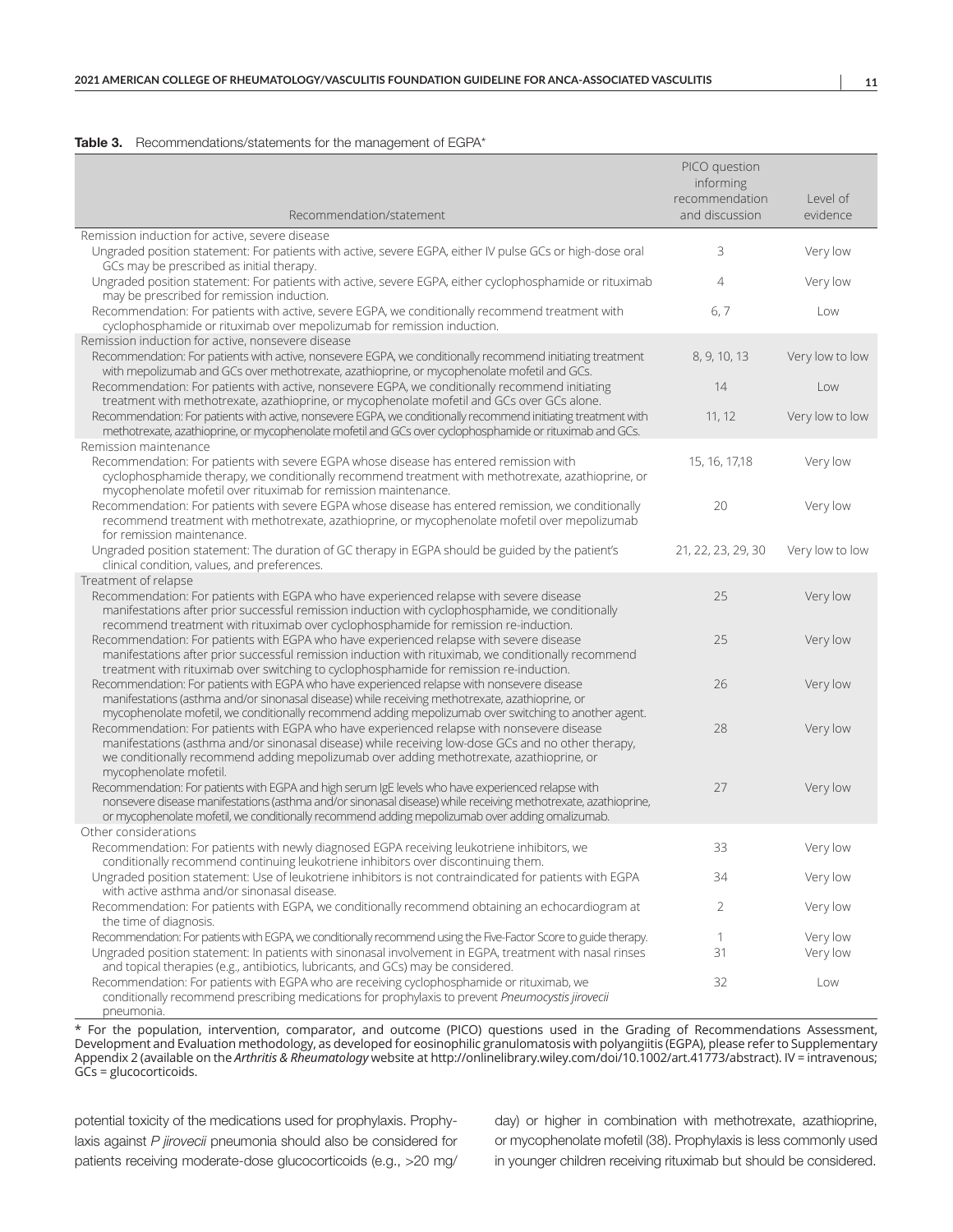#### Recommendation: For patients with GPA/MPA in remission and stage 5 chronic kidney disease, we conditionally recommend evaluation for renal transplantation.

Outcomes of kidney transplantation in patients with AAV are similar to those in patients receiving transplants for other reasons, with disease relapses in the transplanted kidney being rare (39,40). GPA and MPA in remission should not be considered a contraindication to kidney transplantation, but these patients should be monitored for disease relapse after transplantation.

### Recommendation: For patients with active GPA/MPA who are unable to receive other immunomodulatory therapy, we conditionally recommend administering IVIG.

IVIG should not be used routinely to treat GPA/MPA (see above recommendation). However, in the rare instances in which patients with active disease may not be able to receive conventional immunosuppressive therapy (e.g., sepsis or pregnancy), IVIG can be used as a short-term intervention until conventional remission induction therapies can be used (29).

### Ungraded position statement: The optimal duration of anticoagulation is unknown for patients with GPA/MPA who experience venous thrombotic events.

AAV is associated with an increased risk of venous thrombotic events, including both deep vein thromboses and pulmonary emboli (41,42). Venous thromboembolic events that occur in a patient with active disease and no other risk factors can be considered a provoked event with a transient risk factor (assuming subsequent disease control). Thus, short-term instead of lifelong anticoagulation may be considered.

### **Recommendations and ungraded position statements for EGPA**

EGPA is characterized by diverse features, including asthma/ allergic rhinitis, peripheral and tissue eosinophilia, and vasculitis. As these clinical features can potentially have differing responses to treatment, the management approach is typically based on a patient's disease features and severity. The recommendations presented here focus primarily on the use of immunosuppressive medications to treat the vasculitic manifestations of EGPA. However, asthma and allergic manifestations are a significant component of EGPA, and measures directed toward these, including inhaled therapies and allergen avoidance, play an important role in management. Collaboration between rheumatologists, asthma/allergy specialists, and specialists in other medical disciplines can enhance the care of patients with EGPA.

In contrast to GPA/MPA, there have been very few randomized controlled trials conducted to date in EGPA. These recommendations and ungraded position statements therefore reflect reliance on lower-quality (i.e., indirect) evidence, including expert opinion.

Table 1 presents the definitions of selected terms used in the recommendations and ungraded position statements, including the definition of severe and nonsevere disease and the dosing regimens of medications used for remission induction and maintenance. Table 3 presents the recommendations and ungraded position statements with their supporting PICO questions and levels of evidence. Figure 2 presents key recommendations for the treatment of EGPA.

#### **Remission induction for active, severe disease**

Ungraded position statement: For patients with active, severe EGPA, either IV pulse glucocorticoids or high-dose oral glucocorticoids may be prescribed as initial therapy.

There are no data to support favoring either IV pulse or highdose oral glucocorticoids over the other option in active, severe EGPA. Choosing an approach should be influenced by individual patient factors. In either instance, glucocorticoids should be combined with a nonglucocorticoid immunosuppressive agent such as cyclophosphamide or rituximab (see ungraded position statement below).

### Ungraded position statement: For patients with active, severe EGPA, either cyclophosphamide or rituximab may be prescribed for remission induction.

Cyclophosphamide has been more commonly used for remission induction in patients with active, severe EGPA, given the experience with cyclophosphamide in other forms of vasculitis (43). Increasing experience with rituximab in GPA/MPA has also led to more patients with EGPA being treated with rituximab, and case series suggest that rituximab may also have efficacy for active, severe disease (44). Given that the comparative effectiveness of cyclophosphamide and rituximab for EGPA is unknown, the Voting Panel felt that both cyclophosphamide and rituximab could be considered for remission induction in active, severe EGPA. Cyclophosphamide would be preferred for patients with active cardiac involvement given the increased experience with cyclophosphamide, as cardiomyopathy has been found to be the main independent predictor of death in EGPA (25,26). Cyclophosphamide can also be considered for patients who are ANCA-negative and have severe neurologic or gastrointestinal manifestations. Rituximab may be considered for patients with positive ANCA results, active glomerulonephritis, prior cyclophosphamide treatment, or those at risk of gonadal toxicity from cyclophosphamide.

### Recommendation: For patients with active, severe EGPA, we conditionally recommend treatment with cyclophosphamide or rituximab over mepolizumab for remission induction.

The efficacy of mepolizumab in severe EGPA has not been established, as patients with active, severe disease were excluded from the randomized trial (45). Rituximab or cyclophosphamide is recommended over mepolizumab in this setting.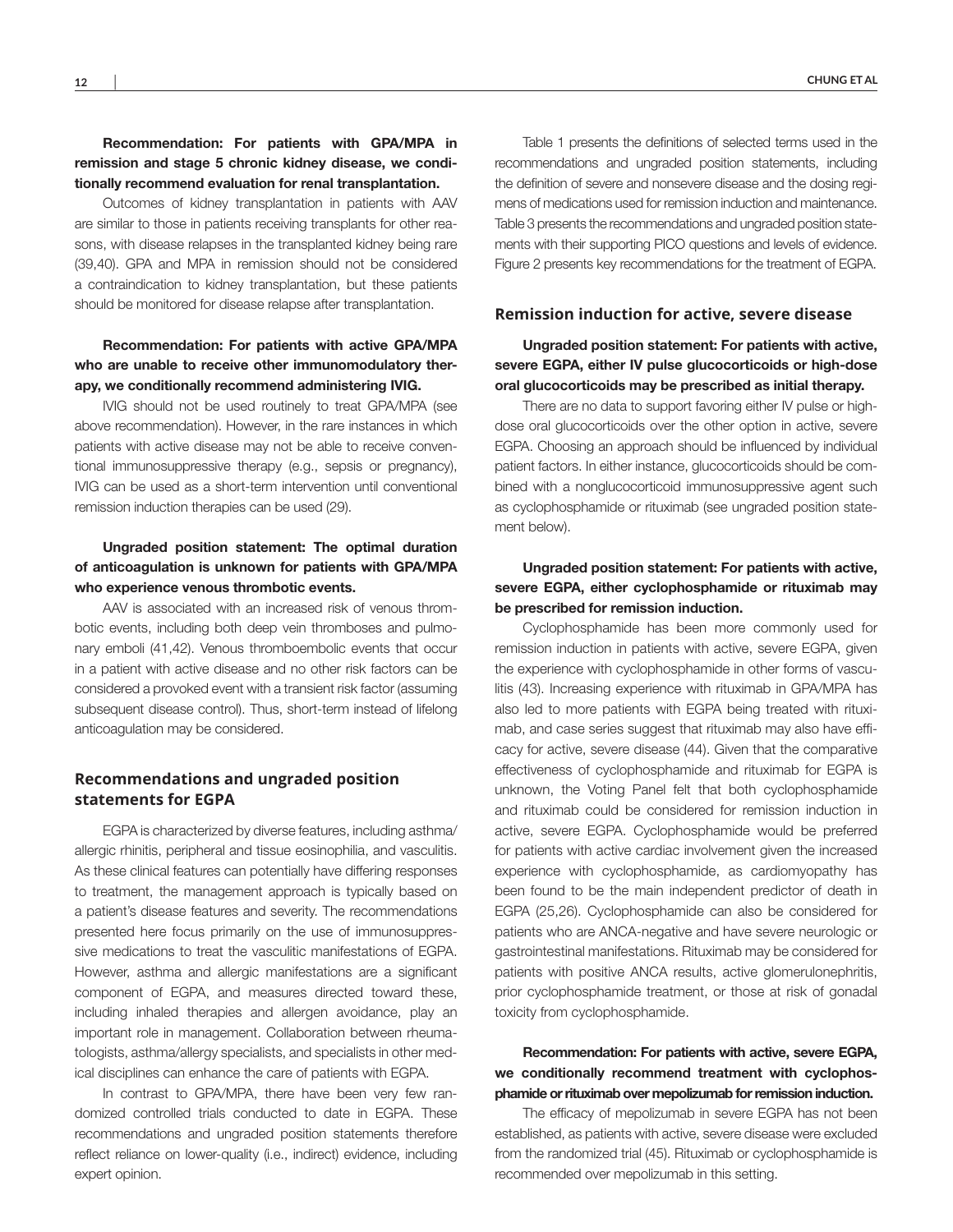

Key recommendations for the treatment of eosinophilic granulomatosis with polyangiitis (EGPA)

AZA = azathioprine, CYC = cyclophosphamide, GC = glucocorticoids, IV = intravenous, MEP = mepolizumab, MMF = mycophenolate mofetil,  $MTX =$  methotrexate, RTX = rituximab

Figure 2. Key recommendations for the treatment of eosinophilic granulomatosis with polyangiitis.

#### **Remission induction for active, nonsevere disease**

Recommendation: For patients with active, nonsevere EGPA, we conditionally recommend initiating treatment with mepolizumab and glucocorticoids over methotrexate, azathioprine, or mycophenolate mofetil and glucocorticoids.

A range of immunosuppressive agents may be considered in the treatment of active, nonsevere EGPA, all of which are used with glucocorticoids. The clinical profile of nonsevere EGPA includes predominantly asthma, sinus disease, and nonsevere vasculitis. While there is significant clinical experience with methotrexate, azathioprine, and mycophenolate mofetil, there are limited data regarding their efficacy, and these treatments have not been assessed in randomized clinical trials. The GRADE methodology used in the guideline development process weights clinical trials more heavily than observational studies. Thus, mepolizumab is recommended as the first choice, because it has been found to be efficacious for nonsevere EGPA in a randomized trial (45). All patients in this trial had relapsing or refractory disease, with 55% receiving an additional nonglucocorticoid immunosuppressive agent at the time of enrollment. A large proportion of patients in this trial had asthmatic and eosinophilic features, for which mepolizumab has also been found to be effective in non-EGPA disease settings. Although patients with nonsevere vasculitic manifestations were represented in this trial, questions remain about the effectiveness of mepolizumab for all aspects of nonsevere vasculitis. Individual factors, including disease manifestations, may impact the decision to use mepolizumab, in which case methotrexate, azathioprine, or mycophenolate mofetil may be used instead. There are insufficient

data to favor one of these medications (methotrexate, azathioprine, or mycophenolate mofetil) over the others; therefore, the choice should be influenced by individual patient factors.

# Recommendation: For patients with active, nonsevere EGPA, we conditionally recommend initiating treatment with methotrexate, azathioprine, or mycophenolate mofetil and glucocorticoids over glucocorticoids alone.

Patients should be treated with adjunctive methotrexate, azathioprine, or mycophenolate mofetil rather than glucocorticoids alone in order to minimize glucocorticoid toxicity. One randomized trial that combined patients with EGPA, MPA, and polyarteritis nodosa without poor prognosis factors showed that the addition of azathioprine did not provide benefit beyond glucocorticoids alone (46). Particularly for patients with asthma, this may impact the decision to use methotrexate, azathioprine, or mycophenolate mofetil concurrently with glucocorticoids and could lead to consideration of mepolizumab. Glucocorticoid monotherapy may be appropriate for mild asthma, allergic symptoms, use during pregnancy, or other individual patient situations.

# Recommendation: For patients with active, nonsevere EGPA, we conditionally recommend initiating treatment with methotrexate, azathioprine, or mycophenolate mofetil and glucocorticoids over cyclophosphamide or rituximab and glucocorticoids.

While the comparative efficacy of methotrexate, azathioprine, mycophenolate mofetil, and rituximab is not well established, the use of methotrexate, azathioprine, or mycophenolate mofetil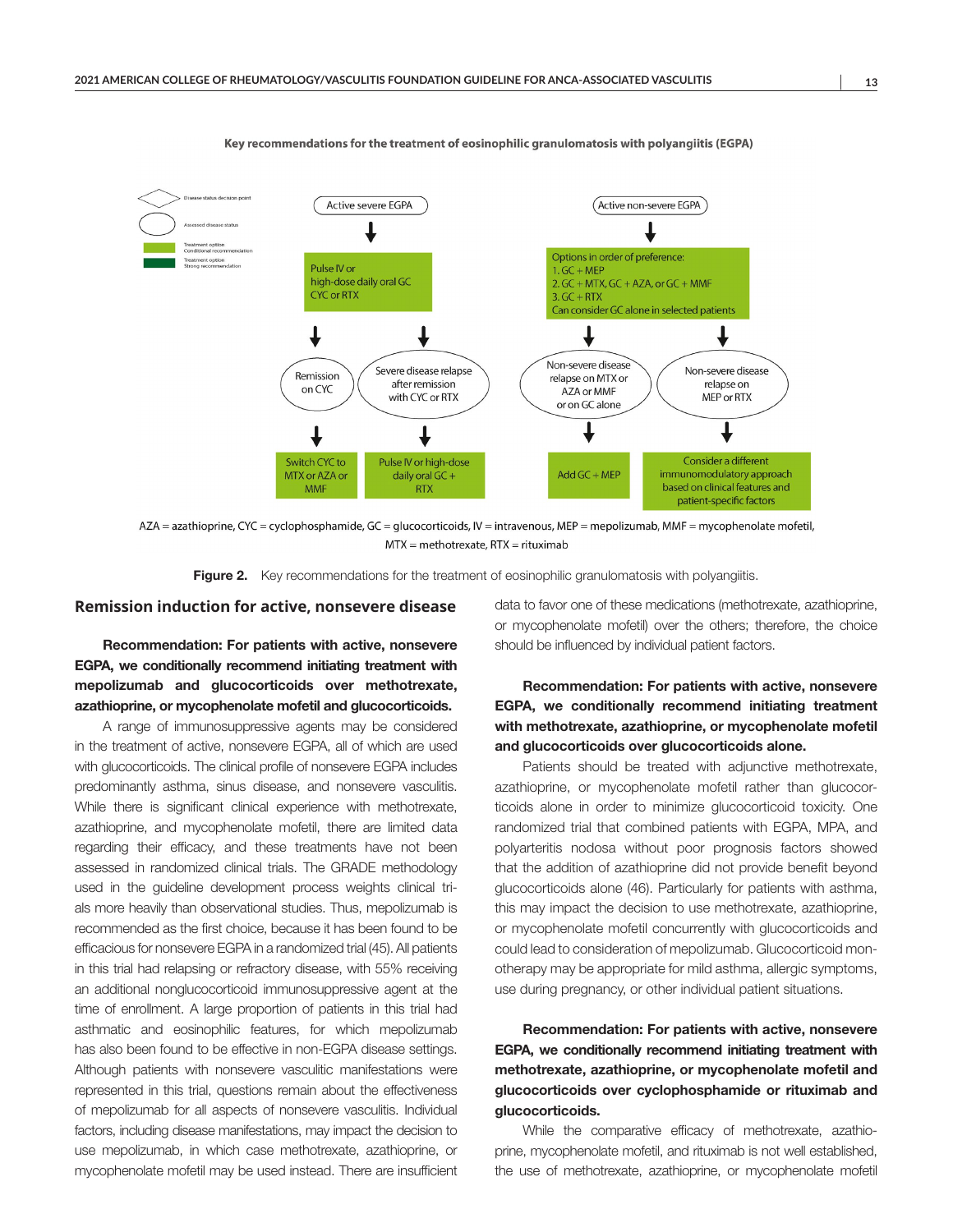is favored, based on more experience with these agents in EGPA compared to rituximab. However, rituximab may be considered if other agents are not effective in controlling active, nonsevere disease, or if the patient has nonsevere vasculitis (which in some series included mononeuritis multiplex) and is positive for ANCA. Cyclophosphamide should be avoided when treating active, nonsevere disease due to its toxicity and is the least preferred option in this setting.

#### **Remission maintenance**

Recommendation: For patients with severe EGPA whose disease has entered remission with cyclophosphamide therapy, we conditionally recommend treatment with methotrexate, azathioprine, or mycophenolate mofetil over rituximab for remission maintenance.

Typically, a maintenance agent would be used after remission induction in severe EGPA to reduce toxicity and the risk of disease relapse (47), although monophasic disease can occur (48). Azathioprine has been commonly used in published EGPA series (46), but the lack of comparative evidence between methotrexate, azathioprine, and mycophenolate mofetil in EGPA precludes recommending one agent over another.

Use of methotrexate, azathioprine, or mycophenolate mofetil is recommended over rituximab, because there has been less experience with the use of rituximab for remission maintenance in EGPA. Rituximab could be considered if remission were induced with rituximab or if there are contraindications to other choices.

# Recommendation: For patients with severe EGPA whose disease has entered remission, we conditionally recommend treatment with methotrexate, azathioprine, or mycophenolate mofetil over mepolizumab for remission maintenance.

While there are limited data informing the use of remission maintenance therapy in EGPA, remission induction therapies (e.g., cyclophosphamide) should not be indefinitely continued given the potential toxicity. Thus, methotrexate, azathioprine, or mycophenolate mofetil can be considered for remission maintenance based on experience in GPA/MPA, expert opinion, and results from small studies (49). The primary experience with mepolizumab is in refractory nonsevere disease, and thus it is difficult to extrapolate its efficacy as a remission maintenance agent for severe disease.

### Ungraded position statement: The duration of glucocorticoid therapy in EGPA should be guided by the patient's clinical condition, values, and preferences.

There is insufficient published evidence to support a specific duration of glucocorticoid treatment, and thus, the length of glucocorticoid therapy should be determined based on each patient's clinical circumstances. Many patients with EGPA

#### **Treatment of disease relapse**

Recommendation: For patients with EGPA who have experienced relapse with severe disease manifestations after prior successful remission induction with cyclophosphamide, we conditionally recommend treatment with rituximab over cyclophosphamide for remission re-induction.

Rituximab is favored based on the general desire to avoid re-treatment with cyclophosphamide if possible and on the findings of an observational study of rituximab in relapsing or refractory EGPA (50). Cyclophosphamide may be considered in instances of recurrent cardiac involvement, since cardiac involvement is an independent predictor of death and is associated with ANCA-negative disease, as discussed in the ungraded position statement about remission induction in active, severe disease.

Recommendation: For patients with EGPA who have experienced relapse with severe disease manifestations after prior successful remission induction with rituximab, we conditionally recommend treatment with rituximab over switching to cyclophosphamide for remission re-induction.

Re-induction of remission with rituximab is favored over cyclophosphamide treatment to minimize toxicity. However, the duration of remission prior to the onset of relapse should be examined. Cyclophosphamide should be considered if a severe relapse occurred quickly after rituximab treatment, or if cardiac involvement is present (see ungraded position statement and recommendation on this topic).

Recommendation: For patients with EGPA who have experienced relapse with nonsevere disease manifestations (asthma and/or sinonasal disease) while receiving methotrexate, azathioprine, or mycophenolate mofetil, we conditionally recommend adding mepolizumab over switching to another agent.

For patients with EGPA with active asthma, inhaled therapies should be maximized prior to increasing systemic immunosuppressive therapy. Although no direct comparative data are available, mepolizumab was found to be efficacious in a randomized trial in patients specifically described in this recommendation: those with relapsing nonsevere EGPA who are receiving immunosuppressive therapy (45). It has also been independently proven to be effective in eosinophilic asthma (51). Based on this evidence, mepolizumab is recommended to treat nonsevere relapsing disease in patients receiving methotrexate, azathioprine, or mycophenolate mofetil rather than switching to an alternative agent of that group.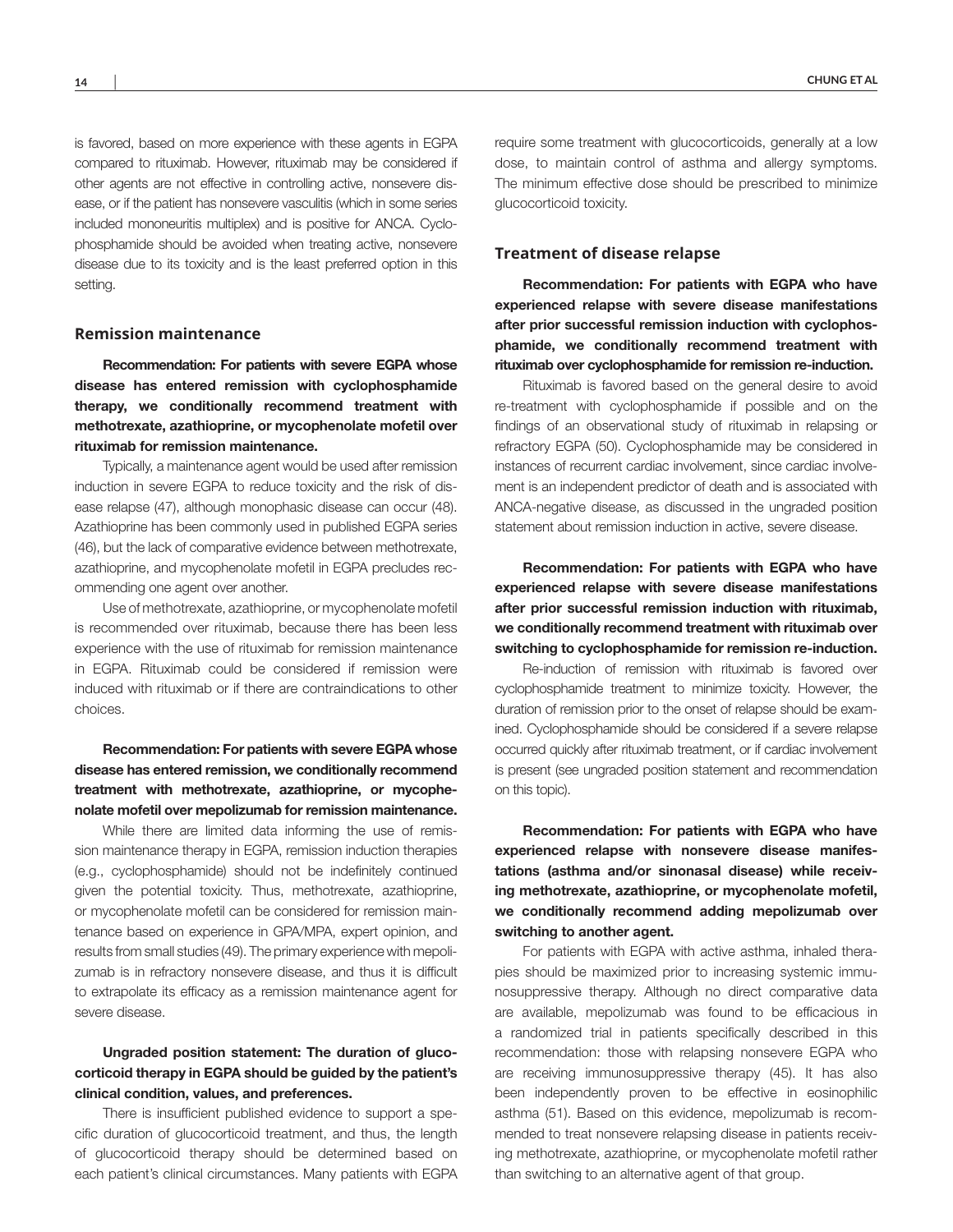Recommendation: For patients with EGPA who have experienced relapse with nonsevere disease manifestations (asthma and/or sinonasal disease) while receiving low-dose glucocorticoids and no other therapy, we conditionally recommend adding mepolizumab over adding methotrexate, azathioprine, or mycophenolate mofetil.

Similar to the discussion about the above recommendation, use of inhaled agents should be optimized in patients experiencing disease relapse with asthma and/or sinonasal disease. For patients with nonsevere relapsing EGPA who are receiving glucocorticoid monotherapy, starting mepolizumab would be preferred over adding methotrexate, azathioprine, or mycophenolate mofetil, given the treatment's proven efficacy in this population in a randomized trial (45).

Recommendation: For patients with EGPA and high serum IgE levels who have experienced relapse with nonsevere disease manifestations (asthma and/or sinonasal disease) while receiving methotrexate, azathioprine, or mycophenolate mofetil, we conditionally recommend adding mepolizumab over adding omalizumab.

The published evidence on omalizumab, an anti-IgE antibody, in EGPA has been limited. Therefore, even for a patient with high serum IgE levels, mepolizumab is the preferred choice based on evidence from the randomized controlled trial (45).

#### **Other considerations**

Recommendation: For patients with newly diagnosed EGPA receiving leukotriene inhibitors, we conditionally recommend continuing leukotriene inhibitors over discontinuing them.

Following the introduction of leukotriene inhibitors, concerns were raised about a link with the development of EGPA. In subsequent retrospective studies, it was not concluded that there is a causal relationship between leukotriene inhibitors and EGPA (52). Therefore, patients with newly diagnosed EGPA should have the option to continue a leukotriene inhibitor if it is beneficial in the management of their asthma or sinonasal disease.

### Ungraded position statement: Use of leukotriene inhibitors is not contraindicated for patients with EGPA with active asthma and/or sinonasal disease.

Leukotriene inhibitors carry therapeutic indications for asthma and allergic rhinitis. As no clear causal association with EGPA has been demonstrated, a leukotriene inhibitor can be added to help manage asthma and sinonasal disease. However, leukotriene inhibitors are one of many options and are not the only choice in this setting. Leukotriene inhibitors should not be used to treat manifestations aside from asthma and sinonasal disease.

### Recommendation: For patients with EGPA, we conditionally recommend obtaining an echocardiogram at the time of diagnosis.

Cardiac involvement is the major cause of diseaserelated mortality in EGPA (48). Echocardiography has minimal risk and can identify cardiac involvement, which, if present, can impact treatment decisions. Not identifying cardiac involvement could negatively impact patient outcomes. Thus, we recommend obtaining an echocardiogram for all patients with newly diagnosed EGPA, even in the absence of cardiac symptoms.

# Recommendation: For patients with EGPA, we conditionally recommend using the Five-Factor Score to guide therapy.

The Five-Factor Score (FFS), first published in 1996 (53), was based on a cohort of 342 patients with either polyarteritis nodosa, as it was then defined, or EGPA. These 5 factors include proteinuria >1 gm/day, renal insufficiency with serum creatinine >1.58 mg/dl, gastrointestinal tract involvement, cardiomyopathy, and central nervous system involvement. The FFS is primarily a prognostic tool for which higher scores have been associated with a worse outcome (53). It has been used to guide treatment (43), but its applicability to newer therapies is unknown. The FFS was revisited in 2011 in a population of 1,108 patients with GPA, MPA, EGPA, or PAN (54). The 2011 version included ear, nose, and throat parameters and age >65 years. The 1996 FFS remains more commonly used and may be helpful in identifying organ-specific parameters associated with severe disease and in guiding treatment. Although the definitions of severe and nonsevere EGPA used in the present guideline were not based on the FFS, the tool was found to be useful to clinicians for making treatment decisions. The components of the FFS can serve as markers of severe disease that warrant more aggressive treatment.

# Ungraded position statement: In patients with sinonasal involvement in EGPA, treatment with nasal rinses and topical therapies (e.g., antibiotics, lubricants, and glucocorticoids) may be considered.

Allergic rhinitis and sinonasal disease are frequent clinical features of EGPA. Although the efficacy of nasal rinses and topical therapies in EGPA is not well established, some patients may benefit. Where possible, consultation with an otolaryngologist with expertise in treating AAV should be obtained to guide the use and choice of these agents. These interventions can continue to be beneficial even when symptoms have improved or resolved.

Recommendation: For patients with EGPA who are receiving cyclophosphamide or rituximab, we conditionally recommend prescribing medications for prophylaxis to prevent *P jirovecii* pneumonia.

Prophylaxis to prevent *P jirovecii* pneumonia is discussed above in the GPA/MPA recommendations. The same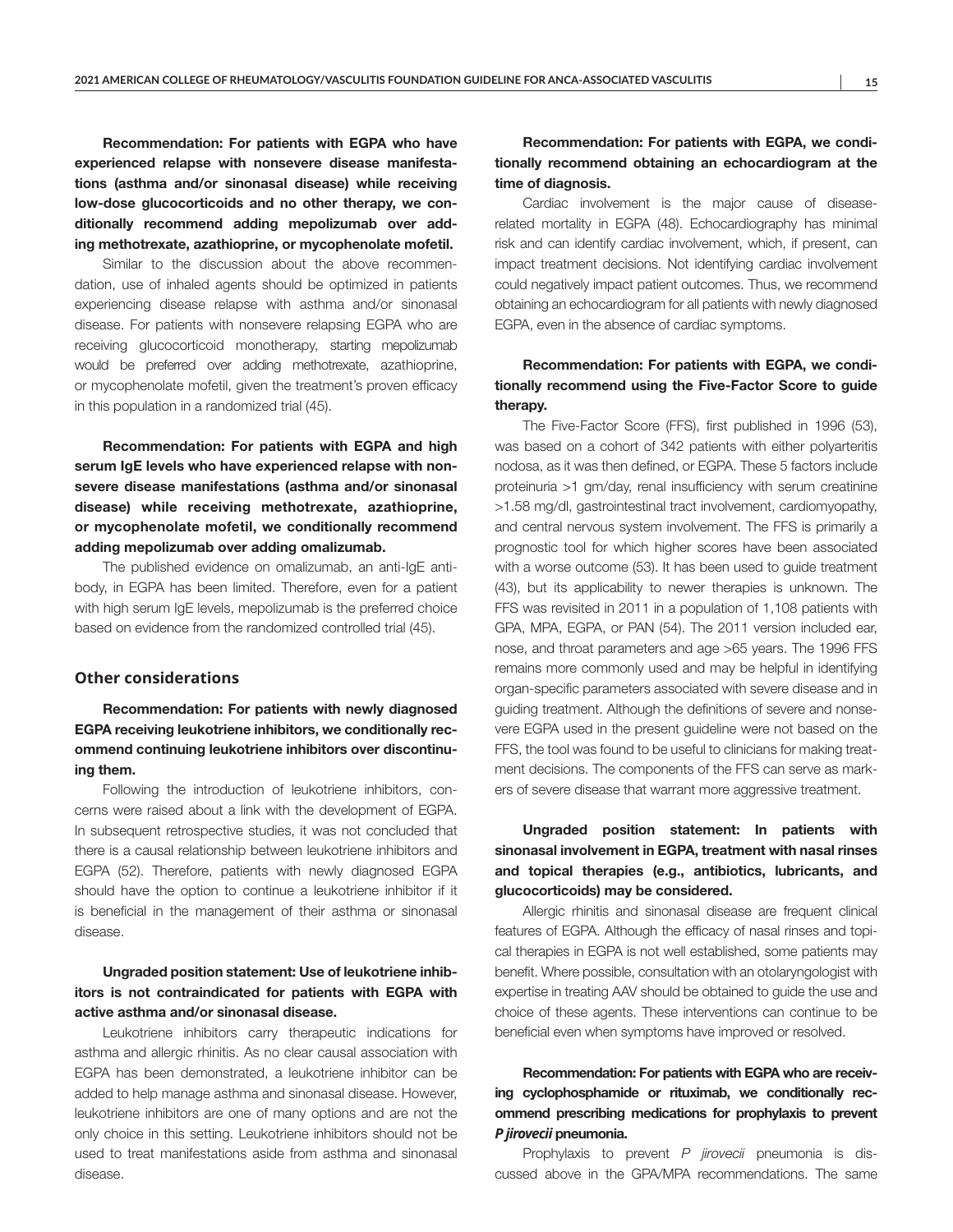considerations regarding prophylaxis to prevent this condition in patients with GPA/MPA apply to those with EGPA.

#### **DISCUSSION**

In this quideline, we present the first ACR/Vasculitis Foundation recommendations for the management of GPA, MPA, and EGPA. Although these recommendations provide a general guide for disease management, the patient's clinical condition, preferences, and values should influence their treatment. Overall, these recommendations reflect the evolving management of these diseases, including the new roles for biologic therapies and aggressive strategies to minimize glucocorticoid toxicity. The recommendations for GPA and MPA are supported by a greater number of randomized trials than are currently available in EGPA. All of the recommendations made for these 3 diseases are conditional, which indicates that there are settings in which the evidence is not strong or an alternative is a reasonable consideration. These recommendations should not be used by any agency to restrict access to therapy or require that certain therapies be utilized prior to other therapies.

The physicians on the Voting Panel were primarily rheumatologists, because the recommendations were being developed for rheumatologists in the US. Since AAVs are multisystem diseases, patients with AAVs often receive care from other medical subspecialists (e.g., nephrologists, pulmonologists, and/or otolaryngologists). While the recommendations presented in this guideline are driven by the published data, other medical subspecialists may favor a different management strategy. We encourage rheumatologists to discuss treatment plans and coordinate care with other subspecialists as needed.

Recently, a clinical trial of avacopan in patients with GPA and MPA was published (55). This guideline development effort did not include consideration of avacopan, since the guidelines consider therapies that are approved by the FDA for use for any indication at the time of the last literature search. Therapies approved by the FDA after that date will be considered for inclusion in future updates to this guideline.

This guideline highlights gaps in our knowledge for the treatment of AAV. Most glaring is the lack of biomarker assessments or other noninvasive diagnostic testing with minimal toxicity that can accurately assess disease activity and predict outcomes. In addition, while we have evidence from randomized clinical trials to support recommendations regarding initial remission induction and maintenance therapy, critical questions remain unanswered, such as the optimal duration of therapy.

These gaps in knowledge reinforce the need for ongoing research in these diseases. Specific areas to investigate include the following: 1) biomarker studies to identify more specific, reliable indicators of disease activity that can guide treatment decisions; 2) trials to clarify how best to use the currently available medications (e.g., dosing, duration, effective combinations,

and in which population to use which drugs); 3) trials to identify novel, targeted, and/or glucocorticoid-sparing agents with minimal toxicity; and 4) long-term studies to understand the course of disease and the safety of current therapies.

We hope significant progress will be made in these areas such that future recommendations provide a more tailored approach to disease management, minimize treatment toxicity, and prevent organ damage in these patients.

#### **ACKNOWLEDGMENTS**

We thank Anne M. Ferris, MBBS, Ora Gewurz-Singer, MD, Rula Hajj-Ali, MD, Eric Matteson, MD, MPH, Robert F. Spiera, MD, Linda Wagner-Weiner, MD, MS, and Kenneth J. Warrington, MD, for serving on the Expert Panel. We thank Antoine G. Sreih, MD, and Gary S. Hoffman, MD, MS, for their contributions during the early phases of this project as members of the Core Team. Dr. Hoffman's participation ended July 2018 due to personal reasons. Dr. Sreih's involvement ended in December 2018 when he became primarily employed by industry, which precluded his continued participation in this project. We thank Joyce Kullman (Vasculitis Foundation) for her assistance with recruitment for the Patient Panel. We thank the patients who (along with authors Kathy A. Full and Omar I. Vitobaldi) participated in the Patient Panel meeting: Jane Ascroft, Scott A. Brunton, Dedra DeMarco, Thomas Fitzpatrick, Jenn Gordon, Maria S. Mckay, Sandra Nye, Stephanie Sakson, and Ben Wilson. We thank Robin Arnold, Catherine E. Najem, MD, MSCE, and Amit Aakash Shah, MD, MPH, for their assistance with the literature review. We thank the ACR staff, including Ms Regina Parker, for assistance in organizing the face-to-face meeting and coordinating the administrative aspects of the project, and Ms Robin Lane for assistance in manuscript preparation. We thank Ms Janet Waters for help in developing the literature search strategy and performing the initial literature search, and Ms Janet Joyce for performing the update searches.

#### **AUTHOR CONTRIBUTIONS**

All authors were involved in drafting the article or revising it critically for important intellectual content, and all authors approved the final version to be published. Drs. Chung and Langford had full access to all of the data in the study and takes responsibility for the integrity of the data and the accuracy of the data analysis.

Study conception and design. Chung, Langford, Maz, Abril, Gorelik, Guyatt, Archer, Full, Grayson, Merkel, Seo, Stone, Sule, Sundel, Vitobaldi, Turner, Mustafa.

Acquisition of data. Chung, Langford, Maz, Abril, Gorelik, Full, Imundo, Kim, Merkel, Stone, Vitobaldi, Byram, Dua, Husainat, James, Kalot, Lin, Springer, Turgunbaev, Villa-Forte, Turner, Mustafa.

Analysis and interpretation of data. Chung, Langford, Maz, Abril, Gorelik, Archer, Conn, Full, Grayson, Ibarra, Imundo, Kim, Merkel, Rhee, Seo, Stone, Vitobaldi, Warner, Byram, Dua, Husainat, Kalot, Lin, Springer, Turgunbaev, Mustafa.

#### **REFERENCES**

- 1. Watts RA, Lane S, Scott DG. What is known about the epidemiology of the vasculitides? Best Pract Res Clin Rheumatol 2005;19:191–207.
- 2. Ntatsaki E, Watts RA, Scott DG. Epidemiology of ANCA-associated vasculitis. Rheum Dis Clin North Am 2010;36:447–61.
- 3. Mahr A, Guillevin L, Poissonnet M, Aymé S. Prevalences of polyarteritis nodosa, microscopic polyangiitis, Wegener's granulomatosis, and Churg-Strauss syndrome in a French urban multiethnic population in 2000: a capture–recapture estimate. Arthritis Rheum 2004;51:92–9.
- 4. Walton EW, Giant-cell granuloma of the respiratory tract (Wegener's granulomatosis). Br Med J 1958;2:265–70.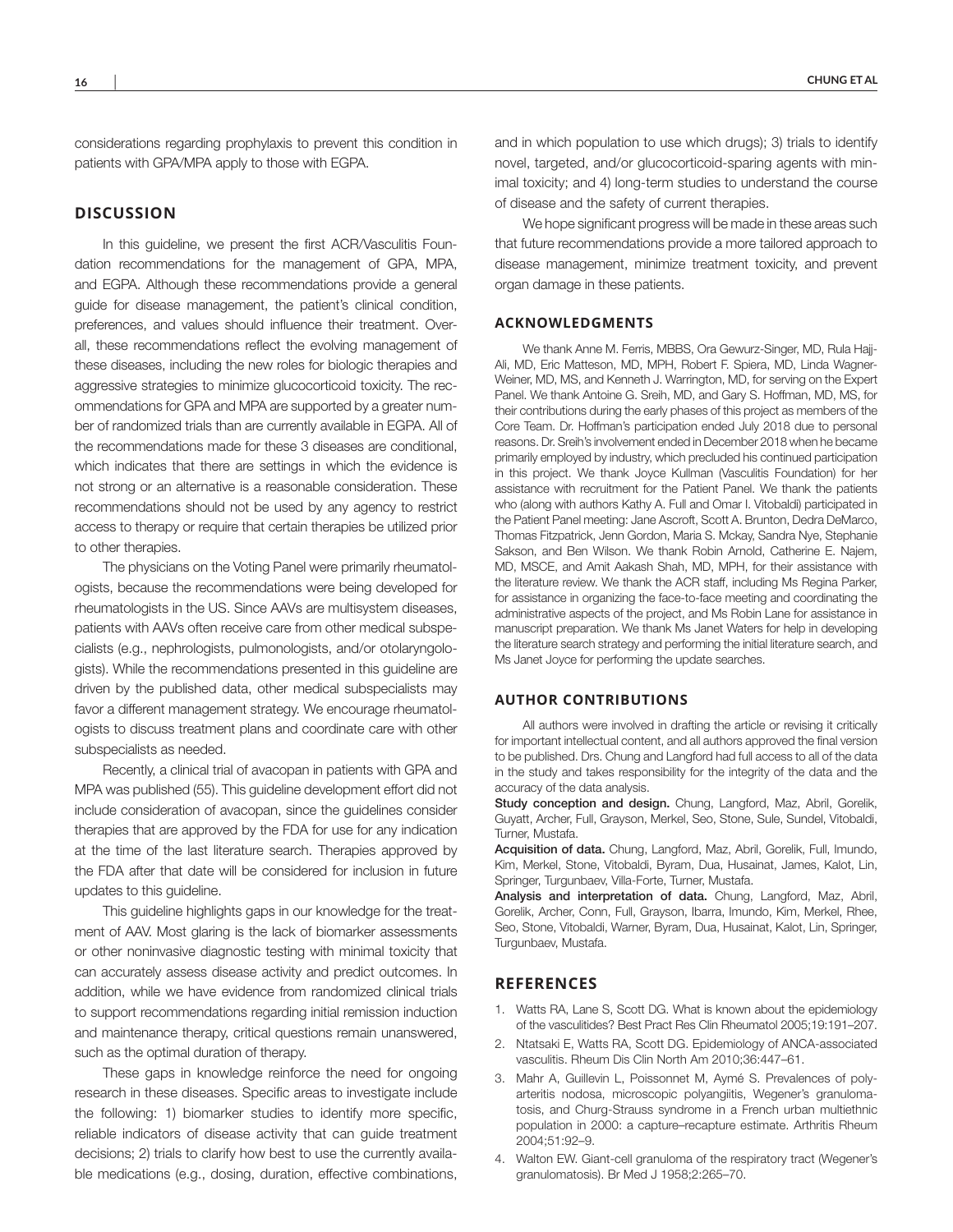- 5. Guyatt GH, Oxman AD, Vist GE, Kunz R, Falck-Ytter Y, Alonso-Coello P, et al. GRADE: an emerging consensus on rating quality of evidence and strength of recommendations. BMJ 2008;336:924–6.
- 6. Andrews J, Guyatt G, Oxman AD, Alderson P, Dahm P, Falck-Ytter Y, et al. GRADE guidelines: 14. Going from evidence to recommendations: the significance and presentation of recommendations. J Clin Epidemiol 2013;66:719–25.
- 7. Alexander PE, Gionfriddo MR, Li SA, Bero L, Stoltzfus RJ, Neumann I, et al. A number of factors explain why WHO guideline developers make strong recommendations inconsistent with GRADE guidance. J Clin Epidemiol 2016;70:111–22.
- 8. Neumann I, Santesso N, Akl EA, Rind DM, Vandvik PO, Alonso-Coello P, et al. A guide for health professionals to interpret and use recommendations in guidelines developed with the GRADE approach [review]. J Clin Epidemiol 2016;72:45–55.
- 9. Stone JH, Merkel PA, Spiera R, Seo P, Langford CA, Hoffman GS, et al. Rituximab versus cyclophosphamide for ANCA-associated vasculitis. N Engl J Med 2010;363:221–32.
- 10. De Groot K, Harper L, Jayne DR, Suarez LF, Gregorini G, Gross WL, et al. Pulse versus daily oral cyclophosphamide for induction of remission in antineutrophil cytoplasmic antibody—associated vasculitis: a randomized trial. Ann Intern Med 2009;150:670–80.
- 11. De Groot K, Rasmussen N, Bacon PA, Tervaert JW, Feighery C, Gregorini G, et al. Randomized trial of cyclophosphamide versus methotrexate for induction of remission in early systemic antineutrophil cytoplasmic antibody–associated vasculitis. Arthritis Rheum 2005;52:2461–9.
- 12. Jones RB, Tervaert JW, Hauser T, Luqmani R, Morgan MD, Peh CA, et al. Rituximab versus cyclophosphamide in ANCA-associated renal vasculitis. N Engl J Med 2010;363:211–20.
- 13. Jayne DR, Gaskin G, Rasmussen N, Abramowicz D, Ferrario F, Guillevin L, et al. Randomized trial of plasma exchange or highdosage methylprednisolone as adjunctive therapy for severe renal vasculitis. J Am Soc Nephrol 2007;18:2180–8.
- 14. Walsh M, Casian A, Flossmann O, Westman K, Höglund P, Pusey C, et al. Long-term follow-up of patients with severe ANCA-associated vasculitis comparing plasma exchange to intravenous methylprednisolone treatment is unclear. Kidney Int 2013;84:397–402.
- 15. Walsh M, Merkel PA, Peh CA, Szpirt WM, Puéchal X, Fujimoto S, et al. Plasma exchange and glucocorticoids in severe ANCAassociated vasculitis. N Engl J Med 2020;382:622–31.
- 16. Chanouzas D, McGregor JA, Nightingale P, Salama AD, Szpirt WM, Basu N, et al. Intravenous pulse methylprednisolone for induction of remission in severe ANCA associated vasculitis: a multi-center retrospective cohort study. BMC Nephrol 2019;20:58.
- 17. De Groot K, Reinhold-Keller E, Tatsis E, Paulsen J, Heller M, Nölle B, et al. Therapy for the maintenance of remission in sixty-five patients with generalized Wegener's granulomatosis: methotrexate versus trimethoprim/sulfamethoxazole. Arthritis Rheum 1996;39:2052–61.
- 18. Guillevin L, Pagnoux C, Karras A, Khouatra C, Aumaître O, Cohen P, et al. Rituximab versus azathioprine for maintenance in ANCAassociated vasculitis. N Engl J Med 2014;371:1771–80.
- 19. Pagnoux C, Mahr A, Hamidou MA, Boffa JJ, Ruivard M, Ducroix JP, et al. Azathioprine or methotrexate maintenance for ANCAassociated vasculitis. N Engl J Med 2008;359:2790–803.
- 20. Smith R, Jayne D, Merkel PA. A randomized, controlled trial of rituximab versus azathioprine after induction of remission with rituximab for patients with ANCA-associated vasculitis and relapsing disease [abstract]. Arthritis Rheumatol 2019;71 Suppl 10. URL: [https://acrabstracts.org/abstract/a-randomized-controlled](https://acrabstracts.org/abstract/a-randomized-controlled-trial-of-rituximab-versus-azathioprine-after-induction-of-remission-with-rituximab-for-patients-with-anca-associated-vasculitis-and-relapsing-disease/)[trial-of-rituximab-versus-azathioprine-after-induction-of-remis](https://acrabstracts.org/abstract/a-randomized-controlled-trial-of-rituximab-versus-azathioprine-after-induction-of-remission-with-rituximab-for-patients-with-anca-associated-vasculitis-and-relapsing-disease/) [sion-with-rituximab-for-patients-with-anca-associated-vasculitis](https://acrabstracts.org/abstract/a-randomized-controlled-trial-of-rituximab-versus-azathioprine-after-induction-of-remission-with-rituximab-for-patients-with-anca-associated-vasculitis-and-relapsing-disease/)[and-relapsing-disease/](https://acrabstracts.org/abstract/a-randomized-controlled-trial-of-rituximab-versus-azathioprine-after-induction-of-remission-with-rituximab-for-patients-with-anca-associated-vasculitis-and-relapsing-disease/).
- 21. Smith RM, Jones RB, Guerry MJ, Laurino S, Catapano F, Chaudhry A, et al. Rituximab for remission maintenance in relapsing antineutrophil cytoplasmic antibody–associated vasculitis. Arthritis Rheum 2012;64:3760–9.
- 22. Charles P, Terrier B, Perrodeau E, Cohen P, Faguer S, Huart A, et al. Comparison of individually tailored versus fixed-schedule rituximab regimen to maintain ANCA-associated vasculitis remission: results of a multicentre, randomised controlled, phase III trial (MAINRITSAN2). Ann Rheum Dis 2018;77:1143–9.
- 23. Hiemstra TF, Walsh M, Mahr A, Savage CO, de Groot K, Harper L, et al. Mycophenolate mofetil vs azathioprine for remission maintenance in antineutrophil cytoplasmic antibody–associated vasculitis: a randomized controlled trial. JAMA 2010;304:2381–8.
- 24. Metzler C, Miehle N, Manger K, Iking-Konert C, de Groot K, Hellmich B, et al. Elevated relapse rate under oral methotrexate versus leflunomide for maintenance of remission in Wegener's granulomatosis. Rheumatology (Oxford) 2007;46:1087–91.
- 25. Stegeman CA, Tervaert JW, de Jong PE, Kallenberg CG. Trimethoprim–sulfamethoxazole (co-trimoxazole) for the prevention of relapses of Wegener's granulomatosis. N Engl J Med 1996; 335:16–20.
- 26. Kado R, Sanders G, McCune WJ. Diagnostic and therapeutic considerations in patients with hypogammaglobulinemia after rituximab therapy [review]. Curr Opin Rheumatol 2017;29:228–33.
- 27. Karras A, Pagnoux C, Haubitz M, de Groot K, Puechal X, Tervaert JW, et al. Randomised controlled trial of prolonged treatment in the remission phase of ANCA-associated vasculitis. Ann Rheum Dis 2017;76:1662–8.
- 28. Harper L, Morgan MD, Walsh M, Hoglund P, Westman K, Flossmann O, et al. Pulse versus daily oral cyclophosphamide for induction of remission in ANCA-associated vasculitis: long-term follow-up. Ann Rheum Dis 2012;71:955–60.
- 29. Crickx E, Machelart I, Lazaro E, Kahn JE, Cohen-Aubart F, Martin T, et al. Intravenous immunoglobulin as an immunomodulating agent in antineutrophil cytoplasmic antibody–associated vasculitides: a French nationwide study of ninety-two patients. Arthritis Rheumatol 2016;68:702–12.
- 30. Sachse F, Stoll W. Nasal surgery in patients with systemic disorders. GMS Curr Top Otorhinolaryngol Head Neck Surg 2010;9:Doc02.
- 31. Congdon D, Sherris DA, Specks U, McDonald T. Long-term follow-up of repair of external nasal deformities in patients with Wegener's granulomatosis. Laryngoscope 2002;112:731–7.
- 32. Girard C, Charles P, Terrier B, Bussonne G, Cohen P, Pagnoux C, et al. Tracheobronchial stenoses in granulomatosis with polyangiitis (Wegener's): a report on 26 cases. Medicine (Baltimore) 2015;94:e1088.
- 33. Terrier B, Dechartres A, Girard C, Jouneau S, Kahn JE, Dhote R, et al. Granulomatosis with polyangiitis: endoscopic management of tracheobronchial stenosis: results from a multicentre experience. Rheumatology (Oxford) 2015;54:1852–7.
- 34. Martinez Del Pero M, Jayne D, Chaudhry A, Sivasothy P, Jani P. Long-term outcome of airway stenosis in granulomatosis with polyangiitis (Wegener granulomatosis): an observational study. JAMA Otolaryngol Head Neck Surg 2014;140:1038–44.
- 35. Joshi L, Tanna A, McAdoo SP, Medjeral-Thomas N, Taylor SR, Sandhu G, et al. Long-term outcomes of rituximab therapy in ocular granulomatosis with polyangiitis: impact on localized and nonlocalized disease. Ophthalmology 2015;122:1262–8.
- 36. Durel CA, Hot A, Trefond L, Aumaitre O, Pugnet G, Samson M, et al. Orbital mass in ANCA-associated vasculitides: data on clinical, biological, radiological and histological presentation, therapeutic management, and outcome from 59 patients. Rheumatology (Oxford) 2019;58:1565–73.
- 37. Tomasson G, Grayson PC, Mahr AD, LaValley M, Merkel PA. Value of ANCA measurements during remission to predict a relapse